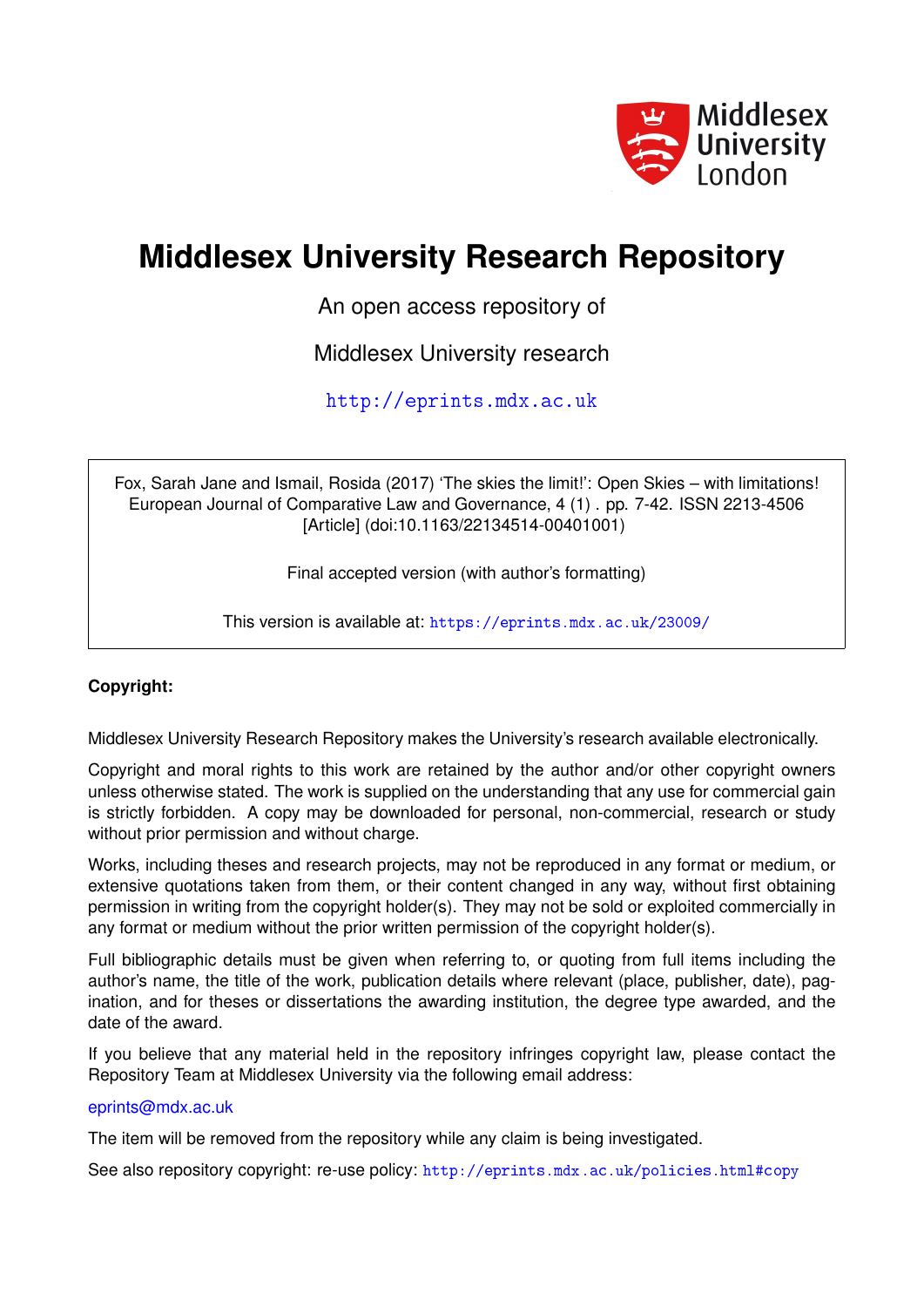#### **'***The skies the limit!***'**

#### **Open Skies – with limitations!**

*Sarah Jane Fox<sup>1</sup>* Fulbright-Lloyd's of London Coventry University, United Kingdom *[sjfox1@tvalmansa.es](mailto:sjfox1@tvalmansa.es)*

*Rosida Ismail<sup>2</sup>* Air Transport Management (MAVCOM, Malaysia)

#### **Abstract**

Although legal practitioners recognise the terminology '*open skies*' there is no one accepted definition. The principle aim maybe the same, namely '*to democratise aviation*' but interpretation and practice translates through into variances and divisions as to how liberal nations are willing to be. This paper explores the concept and development of 'open-skies' with the intention of questioning whether this hypothesis is a realistic and an accomplishable objective.

This paper commences with a relevant-contextualised, historical exploration of open-skies agreements. The development of the US and EU are analysed before the research discusses the ongoing developments in terms of the 'potential' of, and 'difficulties' in, realising ASEAN-EU and ASEAN-US open skies agreement.

The findings show the challenges and successes within the global aviation sector as viewed from this triangulated approach, and the conclusion drawn is that there remains impediments which will be difficult to overcome.

#### **Keywords**

Policy and Regulation – Open Skies – Aero-politics – Liberalisation – EU-ASEAN-US comparison analysis.

#### **Classification**

 $\overline{a}$ 

Air Transport Policy & Regulation, Aviation and Economic Development, Market Outlook & Future Development of Air Transport

<sup>&</sup>lt;sup>1</sup> Corresponding author: Sarah Jane Fox PhD; LLM (Distinction); FHEA; FCILT; FCMI; MCIHT. Sarah is a Fulbright-Lloyd's of London, post-doctoral, Law Research Scholar. She is currently a visiting Professor at DePaul University, (IAL Institute) Chicago. Her research focuses on EU and International law, strategy, and policy conflicts. Sarah holds a Ph.D. in law and she is a recognised specialist in transport law and policy, particularly aviation law, policy, security, strategy and aero-politics. Sarah is also a Fellow (law) of the University of Liverpool and supports the Law Masters Programmes at the University of Liverpool, UK. Sarah has undertaken numerous consultancy projects in aviation and other transport/infrastructure security matters for the EU, Spanish, UK authorities, she is also an adviser to MAVCOM and a listed expert with the EU Parliament.

<sup>&</sup>lt;sup>2</sup> Rosida Ismail MSc. is an Administrative and Diplomatic Officer, specialising in aero-political and air transport management. She currently works for the Aviation Commission and is responsible in governing the economic development of aviation industry in Malaysia. Prior to joining the Commission, she was attached with the Ministry of Foreign Affairs and Aviation Division, Ministry of Transport Malaysia and has attended numerous bilateral and multilateral air services negotiations. Rosida holds a MSc. Air Transport Management from Cranfield University, United Kingdom.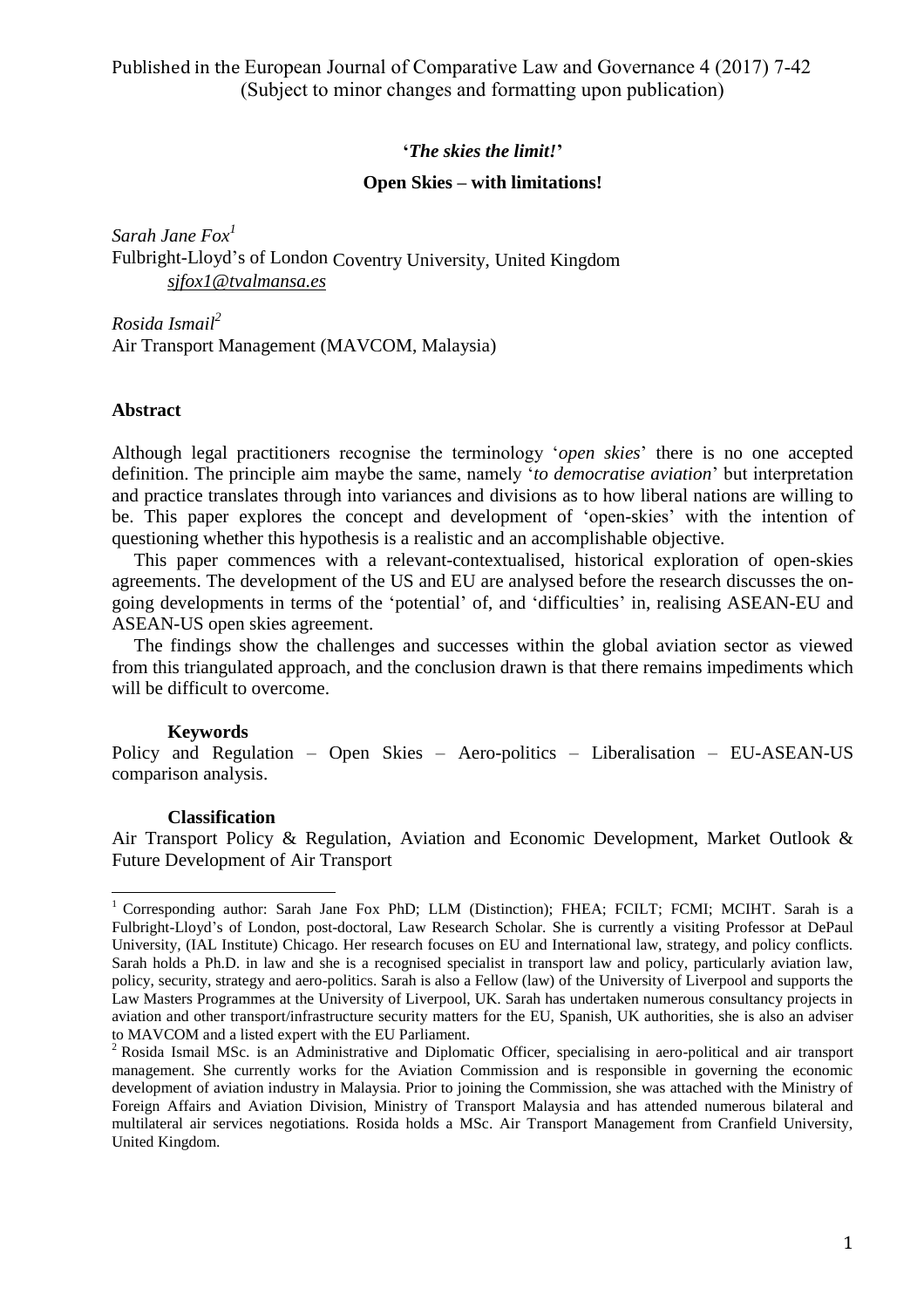#### **1 Introduction**

The term '*open skies*' is arguably a misnomer. Whilst there are no physical borders there are most certainly political boundaries, which arguably stem back to a legacy of distrust amongst nations. Heritage is often difficult to overcome for air transport services, which remain inherently controlled by sovereign 'state' dominance. Air transport continues to battle archaic controls in terms of foreign investment and ownership rules, and whilst deregulation and liberalisation maybe the '*official*' direction – the skies are certainly far from open and we have yet to see and experience democratised aviation with equal freedom of opportunity across the globe.

Whilst aviation scholars and practioners recognise the terminology '*open skies,*' there is no one accepted definition as to the meaning of this phrase. The principle maybe the same, namely '*to democratise aviation*' but interpretation and practice translates through into variances and divisions as to how liberal nations are willing to be. Translating multilateral exchanges of market opportunity consistently maybe a desire, but one that has rarely been achieved, with even broader plurilateral agreements, such as the Multilateral Agreement on Liberalization of International Air Transportation (MALIAT), receiving minimal accession numbers. However, there have been some noticeable successes in terms of more liberalised regional and sub-regional agreements with the EU clearly showing that, as well as creating an open internal market, the united union of Member States is willing to geographically extend this development with external partners to the extent of opening up skies and creating Open Aviation Areas.

This paper explores the concept of 'open-skies' with the intention of questioning whether this hypothesis is a realistic and an accomplishable objective. The focus of the research centres around the concept of open skies, and the partnership agreements of the EU, and the pursuit of ASEAN, for regional cooperative agreements. The developments, challenges and successes within the global aviation sector in terms of opening up the skies are discussed, as viewed from a triangulated approach, and conclusions are drawn as to where the future could potentially lie (Chart 1: triangulated approach).

The research is undertaken primary through the discipline of law, however since the focus is on a more liberalised approach to open skies, limited comment is passed on the relations of States, which inevitably involves history and politics, alongside the soft law area of policy. There is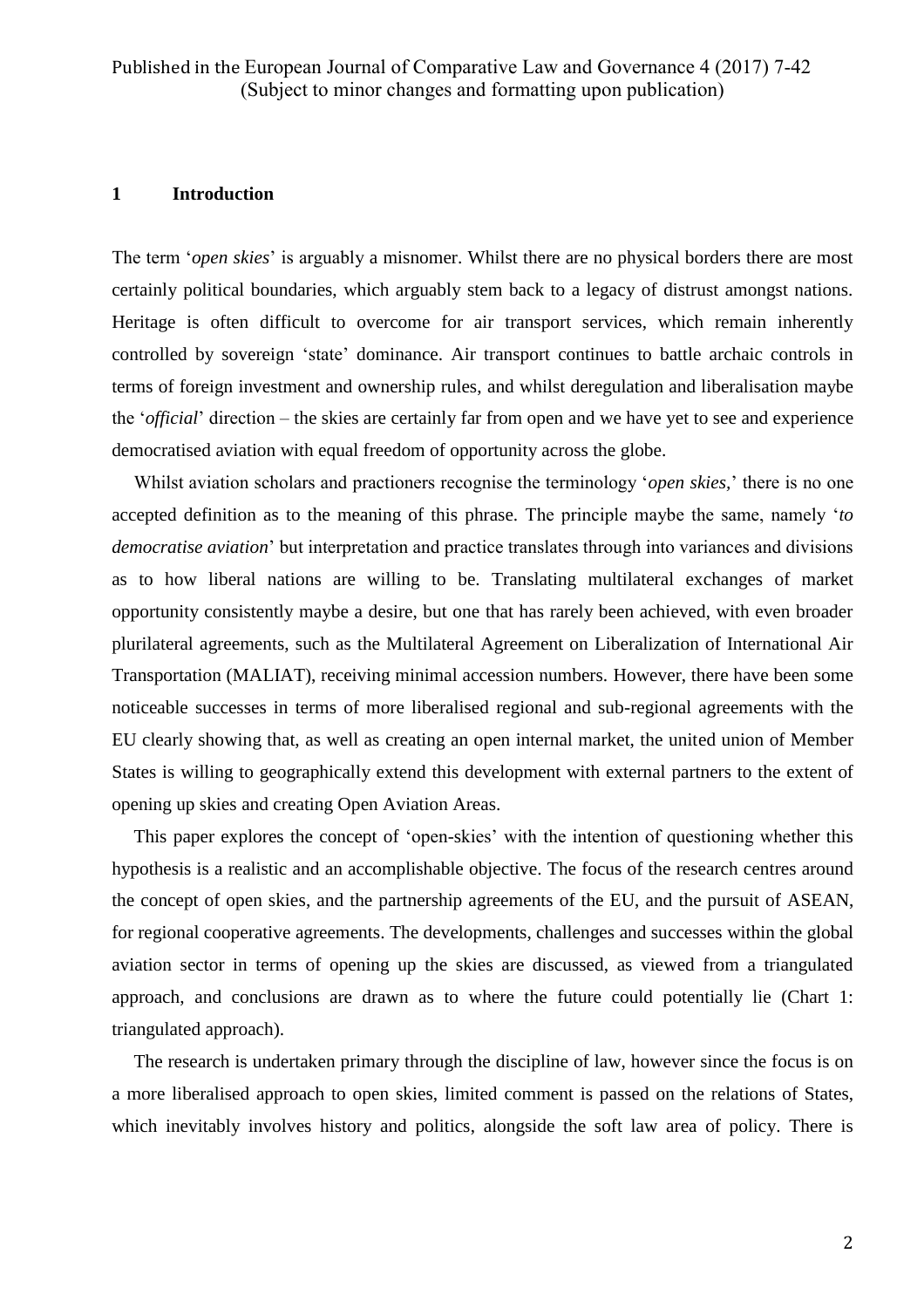therefore expository research, combined with substantiated reasoning, and analogical opinions and discussion.





Source: Authors

#### **2 Origins: The Vision for Open Skies**

 $\overline{a}$ 

The US was to be instrumental in developing the concept of open skies over a number of years, with the origins of open skies also traceable back to the US. In July 1955 the US President, Eisenhower, presented his vision of open skies. $3$  The meeting took place in Geneva between representatives of the US, France, Great Britain and the Soviet Union. In this instance the terminology referred to arms control and in particular the policy concept involved the United States and the Soviet Union exchanging information and maps showing the exact location of their military installations. Once equipped with this information the notion extended to the other State undertaking aerial surveillance to verify and monitor the locations. As history confirms, this plan was not accepted by the Soviet Union, with President Khrushchev declaring Eisenhower's 'open skies' concept as nothing more than an 'espionage plot.'

This vision of open skies may not fall within our current understanding for civil aviation, but perhaps there are similarities to factor in nonetheless. Firstly, for the Soviet Union, the idea of US planes within their airspace, regardless of the fact that they were there to conduct 'agreed'

<sup>&</sup>lt;sup>3</sup> Summit in Geneva, 21 July 1955. See F.E. Smitha, 2015. 'Macrohistory and World Timeline: Tensions and Geneva, 1955'. Retrieved 27 September 2016 www.fsmitha.com/h2/ch24t6.htm. Also see W.W. Rostow, *Open Skies Eisenhower's Proposal of July 21, 1955* (Austin: University of Texas Press, 1982), and W. Lambers (ed) *"Open Skies" for Peace: Contributing to the Development of Peace Worldwide by the Creation of an Open Skies Regime for Aerial Observation* (Lambers Publications, 2006).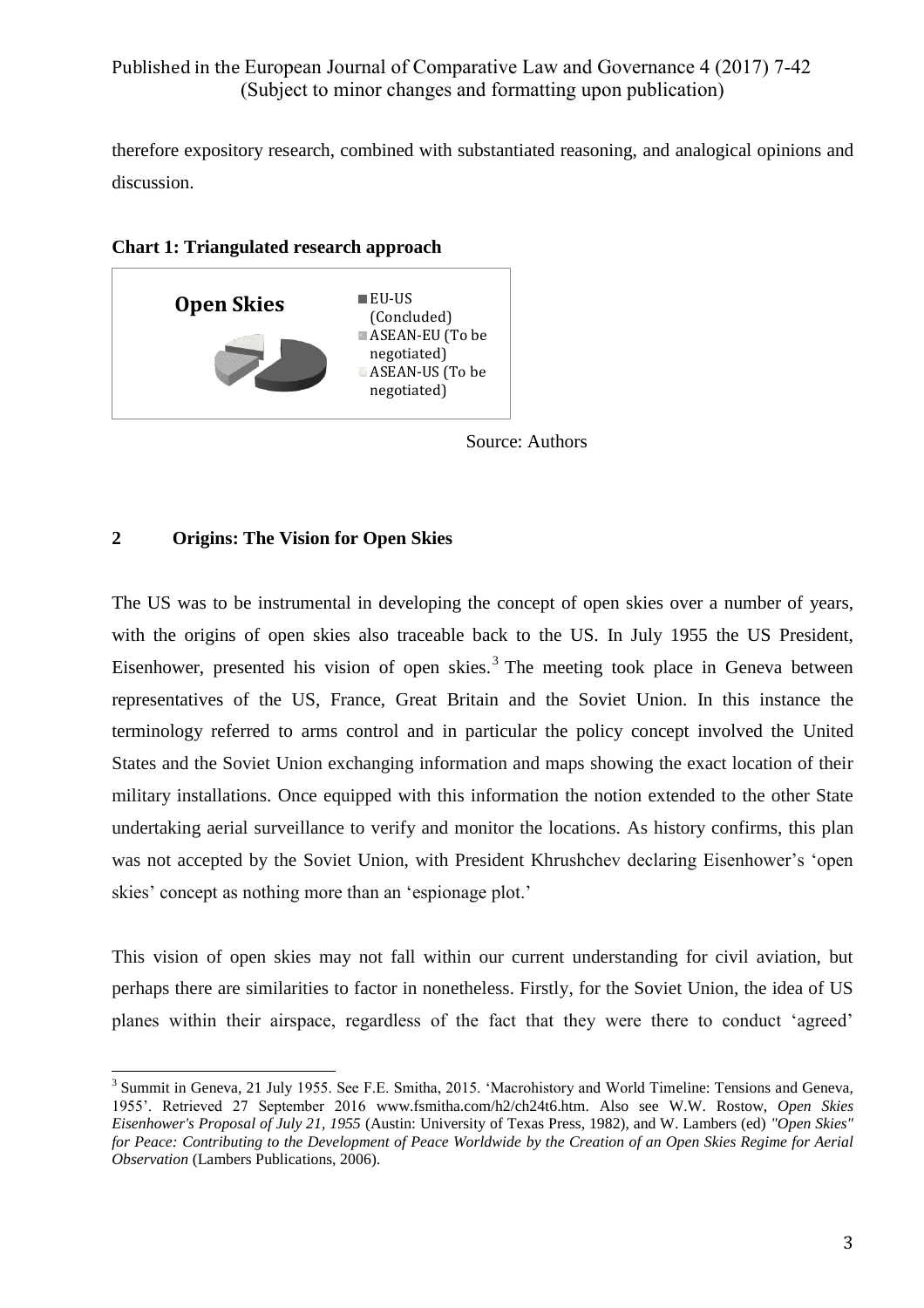surveillance of military bases, was unthinkable. This was of course inevitably related to the Cold War era, but this moreover was reflective and indicative of sovereign nations distrust of other global States, and the potential threat of the aircraft in terms of invading or compromising their sovereign land and (air) space. Ironically, some months later, this permission proved an unnecessary requirement when the US Eisenhower administration approved the use of highaltitude spy planes (the famous U-2s) for just this spying purpose.

This Geneva meeting of course related to the use of aviation directly concerned with military activities by State powers, however for civil aviation the underlying concept of distrust and sovereign control is also inherently evident and is ultimately a legacy of warfare and political relations.<sup>4</sup> Subsequently, there arguably remains a correlation between the openness and trust of Governments, as reflected by military actions and policies, and external policies, which build upon such confidence in the trade world. Inevitably assurance and trust is consequently translated and transferred into the global arena, which sees more openness and access when trading and providing services internationally. Certainly, in theory this has proven to be the case; however, there is also evidence that in practice there is a limitation to the 'trust' element and that openness remains equally subject to borders and competitive advantage.<sup>5</sup>

#### **3 Breaking Down Barriers: '***Stepping Stones***'**

In 1992 President George Bush did in fact sign the Open Skies Treaty, however rather than application to civil aviation, the Treaty established a regime of unarmed aerial observation flights over the entire territory of the then agreeing 25 signatories.<sup>6</sup> In this sense, the Open Skies agreement constituted the most extensive international effort, to that time, on openness and transparency in relation to military forces and activities. However, the Treaty was not to enter into force until 2002. The concept was to promote global confidence and world stability.

 4 S.J. Fox 'The evolution of aviation in times of war and peace: blood, tears, and salvation', *International Journal of World Peace* 31(4) (2014) 49-79.

<sup>5</sup> S.J. Fox, 'AVIATION: Green and level playing fields? A paradox of virtues: '*DUMPING*' – *Anti-competitiveness!*' Aviation: A Risky Business, paper series (forthcoming)

<sup>&</sup>lt;sup>6</sup> The Treaty, together with the Annexes, was signed at Helsinki on 24 March, 1992 by The North Atlantic Treaty Organization Allies, Eastern European members of the former Warsaw Pact, and Russia, Ukraine, Belarus, and Georgia.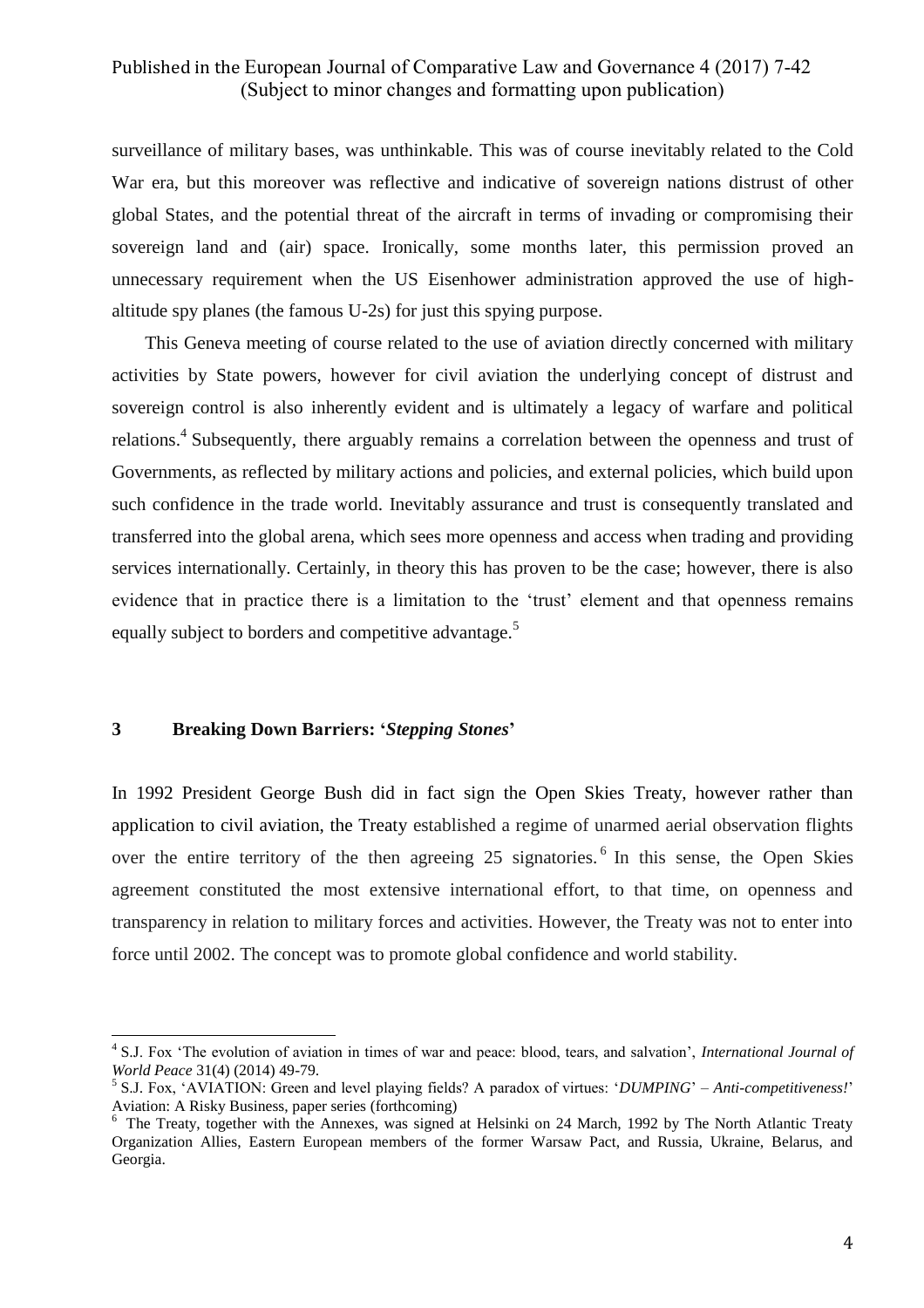Civil aviation has continued to bare the brunt of nations' reluctance to concede control of their skies, whether this is solely as a result of a history of a 'world of warfare' is arguably questionable. Since the end of the Cold War the pace of globalisation has rapidly quickened; and, whilst many industries have been subject to a more liberalised approach, welcoming and embracing the opportunities afforded through foreign investment and ownership, civil aviation remains subject to the reins of government control.<sup>7</sup> Inevitably there remains a conflict of policies  $-$  *trade vs. sovereign protectionism, security vs. competition*, etc.<sup>8</sup>

That said, the premise of open skies was to be expanded into civil aviation with key significant dates running parallel to the principle of open skies in relation to military activities. 1992 and 2002 were also to be significant years for civil aviation development. Commencing in 1992, the US began to negotiate a series of civil aviation relationships with international partners commencing with the first ever Open Skies air services agreement with the Netherlands. This represented an important development in the liberalisation of air transport services from the post-Chicago restrictive model based on the maxim that, 'all commercial international air passenger transport services are forbidden except to the extent that they are permitted.<sup>'9</sup> Whilst it is often viewed that the Chicago Convention<sup>10</sup> created a restrictive economic environment for aviation, specifically air service operations, this premise strictly speaking remains inaccurate. As Bartsch<sup>11</sup> reinforces, despite the initial Conference having two main threads, (i) technical and (ii) economical, consensus could only be reached in respect to the first objective, in reality, the less controversial strand. Hence it was left to individual International Civil Aviation Organization (ICAO) States and therefore political '*will*' to mutually exchange reciprocal commercial rights through air service agreements (ASA's), which were separately negotiated outside general trade diplomacy and related agreements.<sup>12</sup> In essence, this lack of political 'will' arguably created the 'the most complicated field of endeavour ever attempted by man.'<sup>13</sup> And, yet, even with these post 1990's 'open skies'

 $^7$  A point continually reinforced by the industry – see for example the remarks of Tony Tyler (IATA) (2013). Royal Aeronautical Society Beaumont Lecture Series in London.

<sup>8</sup> Fox, 'AVIATION: Green and level playing fields? A paradox of virtues: '*DUMPING*' – *Anti-competitiveness!*' (n 5). 9 C. Thaine, 'The Way Ahead from Memo 2: The Need for More Competition A Better Deal for Europe', *Air Law* 10 (1985) 90, 91.

 $10^{\text{10}}$  Chicago Convention - Convention on International Civil Aviation. ICAO Documents, Doc 7300.

<sup>&</sup>lt;sup>11</sup> R.I.C. Bartsch, *International Aviation Law: A Practical Guide* (London, New York: Routledge, 2012).

<sup>&</sup>lt;sup>12</sup> Daniel P. Kaplan, 'Foreign Investment in Domestic Airlines, in Airline Commission Documents', Dkt. No. 001018 (2 July 1993) at 13; S.J. Fox, 'AVIATION: Green and level playing fields? A paradox of virtues: '*DUMPING*' – *Anticompetitiveness!*' (n 5). Also see Appendix to this paper which explains each of the nine freedoms (sometimes referred to as rights). The use of the freedoms confers entitlements to operate international air services with the scope of the bilateral or multilateral air service agreements (ASA).

<sup>&</sup>lt;sup>13</sup> M.J. Lester, Review of C. Codral, 'European Airfares and Transport Services', *European Law Review* 8 (1983) 212.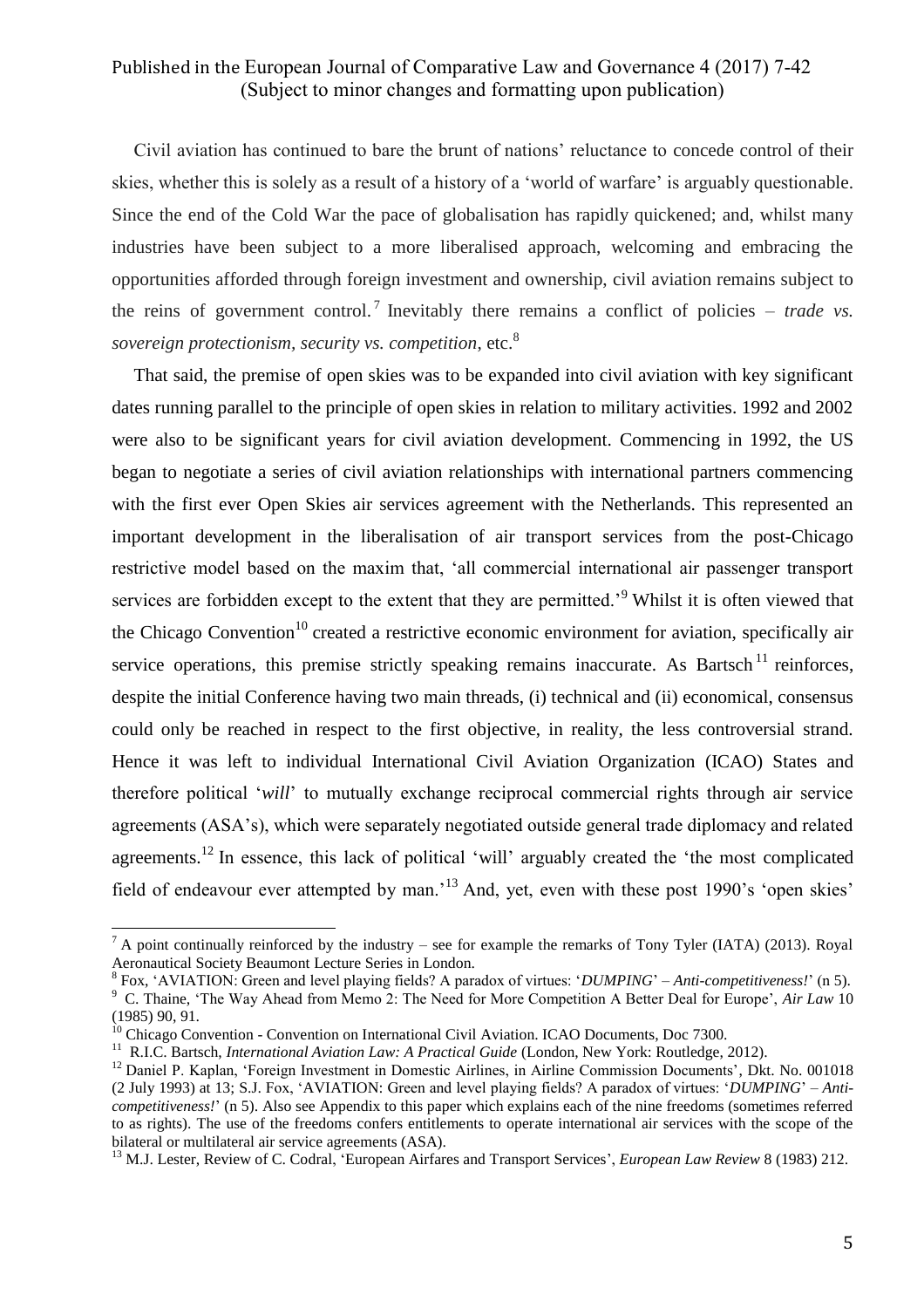agreements – aviation has not experienced the same equality as is to be found in other cross-border services. Lykotrafiti<sup>14</sup> states that '[s]eventy years after the signing of the Chicago Convention a very different geopolitical, social and economic landscape has emerged.' Whilst this may certainly be true, the reality is that governments are only 'willing' to concede what they wish to in order to aid their countries trade, whilst still importantly, retaining tight sovereign control over what is still regarded as a 'national asset.' The comments made by Bartsch, are equally as applicable today as they were on reflecting on the atmosphere of the 1944 mid-war Chicago Conference, namely, 'the overarching concern of the majority of the conference delegates was maintaining state sovereignty.<sup>15</sup>

#### *3.1. Aviation: Clinging onto Sovereignty and Control*

 $\overline{a}$ 

Defining a sovereign state in itself remains controversial. The terminology 'country' and 'nation' are words frequently used interchangeably for what political scientists call a 'sovereign' state.<sup>16</sup>

Historically state boundaries and borders have continued to move and to be challenged, mostly due to acts of aggression, revolution and declarations of independence. National sovereignty is inherently protected; yet, in a globalised world, recognition is accorded to the fact that cooperation and collaboration are essential factors in securing peace and achieving the integration of a world society. Aviation should be viewed as a critical component resulting in such global linkage, which ultimately enhances and develops the concept of globalisation further, in theory, shrinking the world and thus creating international unity. That said, the aspect of international cooperation however also risks challenges associated with sovereignty and hence can lead to the manifestation of state protectionism. Aviation in particular has witnessed such national reticence to liberalise. The skies may, technically, be viewed as 'borderless' but the ability to freely fly is often restricted by the lack of international cooperation. Just as the skies are protected<sup>17</sup>, so are the airlines that utilise the air space – inherently, this stems back to the legacy of sovereign supremacy and control.

<sup>&</sup>lt;sup>14</sup> A. Lykotrafiti, 'Liberalisation of international civil aviation – charting the legal flightpath', *Transport Policy* 43 (2015) 85-95.

<sup>&</sup>lt;sup>15</sup> Bartsch, *International Aviation Law: A Practical Guide* (n 11). For more expansive commentary see Fox, 'AVIATION: Green and level playing fields? A paradox of virtues: '*DUMPING*' – *Anti-competitiveness!*' (n 5).

<sup>16</sup> J. Bartelson, 'The Concept of Law – Revisited', *European Journal of International Law* 17(2) (2006) 463-474 (2006).

<sup>17</sup> S.J. Fox, 'Single European Skies: Functional Airspace Blocks – Delays and Responses', *Air and Space Law* 41(3) (2016) 201–228 (discussion in relation to EU States protecting their airspace, despite the most extensive example of liberalisation by the EU of the aviation industry globally).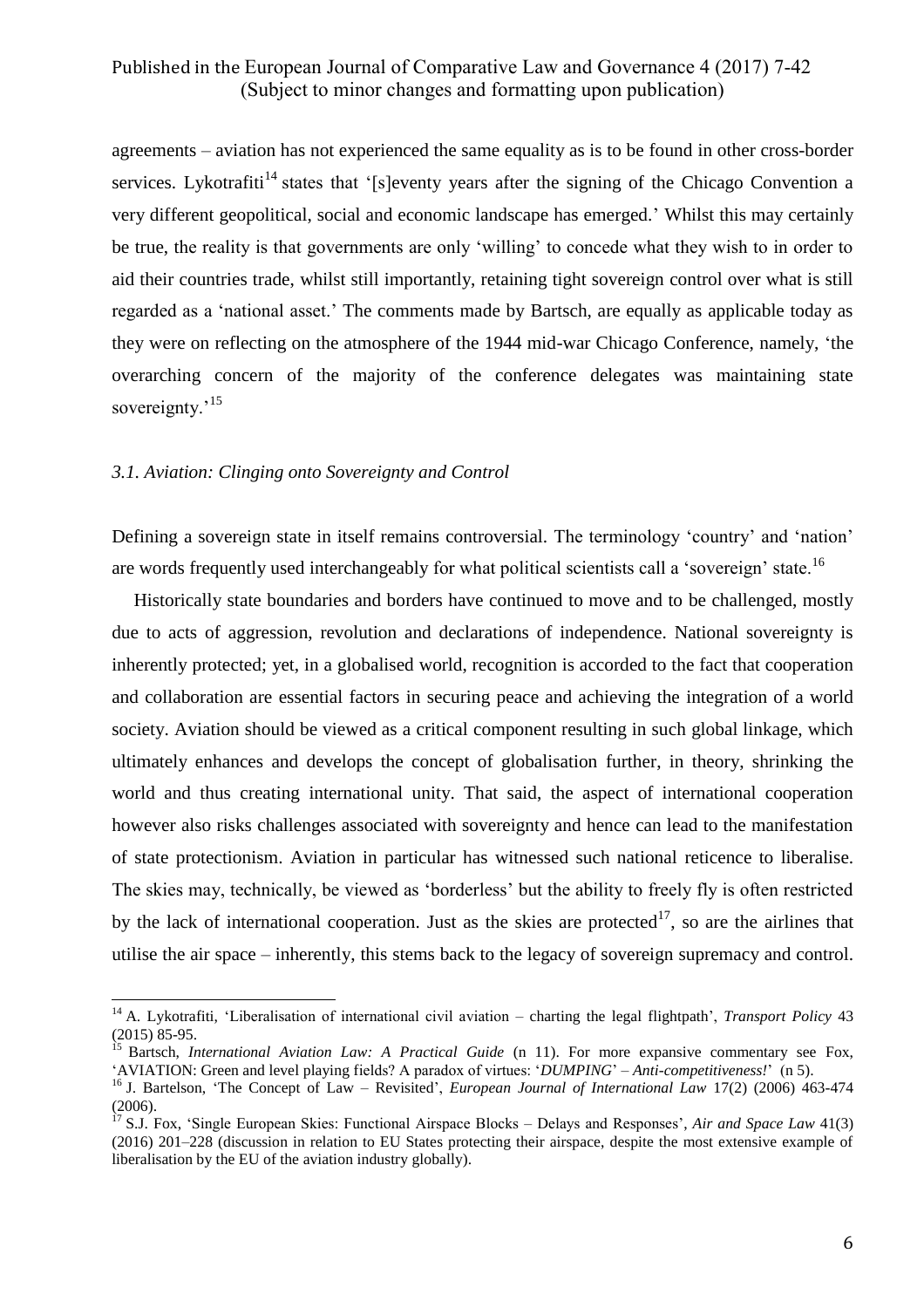Lykotrafiti<sup>18</sup> refers to the fact that this principle extends ultimately to 'economic sovereignty' and has culminated in what she expresses 'appears to be the main obstacle to liberalisation' particularly pointing to the nationality restrictions embedded within the air services agreements, the capping of foreign investment in and the restriction of foreign control of national airlines. Whilst Mendes de Leon<sup>19</sup> argues that the global liberalisation regime of the past two decades has ultimately affected the operation of international air transport services also in a more liberalised manner, this has not transferred through into the realms of ownership, where little progress has been made in terms of the ownership restrictions (substantially owned and effectively controlled limitations). This reluctance within a globalised economy to embrace a more liberalised approach, in terms of accessing the international capital markets, potentially also identifies the difficulties in terms of reaching a consensus as to what open skies actually are, and hence, just how liberal nations are willing to be re advancing this concept.

Mendes de Leon refers to the so-called *Ferreira doctrine*, whereby traffic rights are intrinsically viewed as the '*estate*' of a state, identifying that any transition from bilateralism to multilateralism ultimately requires Member States to move away from the concept of air traffic rights as national property, to a more liberalised extrinsic international property basis approach.<sup>20</sup> In reality this should be viewed as more of an 'ideal' concept, rather than a realistic and achievable outcome – given the continued hesitancy shown even between close allies (such as the EU and US) to concede sovereign control and arguably equitable market access.

#### *3.2. Defining 'Open Skies:' Civil Aviation*

#### *3.2.1. What Do You Mean by 'Open Skies'?*

 $\overline{a}$ 

The International Air Transport Association (IATA) via its IATA Agenda for Freedom<sup>21</sup> emphasised that the concept of open skies is to be regarded as a higher degree of commercial

<sup>&</sup>lt;sup>18</sup> Lykotrafiti, 'Liberalisation of international civil aviation – charting the legal flightpath' (n 15).

<sup>19</sup> P. Mendes de Leon (series editor) within the publication of B.F. Havel, *Beyond Open Skies: A New Regime for International Aviation* (Wolters Kluwer, 2009).

<sup>20</sup> P. Mendes de Leon, *Cabotage in Air Transport Regulation* (Dordrecht: Martinus Nijhoff Publishers, 1992).

<sup>&</sup>lt;sup>21</sup> IATA Agenda for Freedom is a statement of policy principles by several States with an aim to set a more liberal guiding principles in the implementation of Air Transport. The multilateral Statement of Policy Principles was signed by seven countries of Bahrain, Chile, European Commission, Kuwait, Lebanon, Malaysia, New Zealand, Panama, Qatar, Singapore, Switzerland, United Arab Emirates and USA on 16 November 2009 at Montebello, Canada. The document was later adopted by ICAO during its 37<sup>th</sup> Assembly.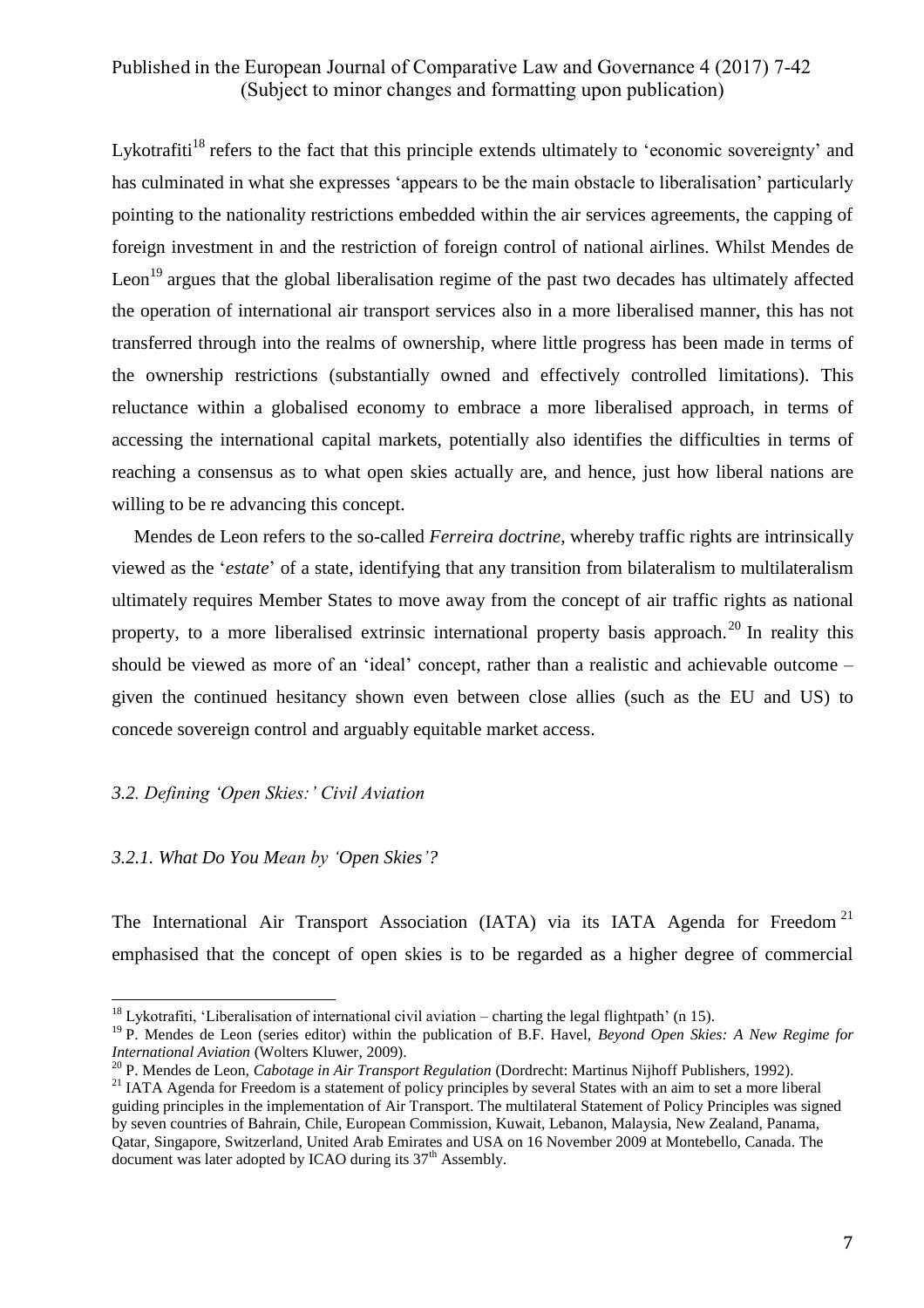freedom in the air transport sector, particularly concerning the following aspects: (1) capital markets – especially on airlines ownership limitations; (2) number of airlines' designations by a State; (3) traffic rights; (4) pricing; and (5) the needs for fair competition.

Meanwhile, ICAO applies the following definition in respect to 'open skies'. Namely, it is

a type of agreement which, while not uniformly defined by its various advocates, would create a regulatory regime that relies chiefly on sustained market competition for the achievement of its air services goals and is largely or entirely devoid a priori governmental management of access rights, capacity and pricing, while having safe-guards appropriate to maintaining the minimum regulation necessary to achieve the goals of agreement.<sup>22</sup>

Taking both these explanations together, open skies could be best described as an *intention to democratise aviation,* whilst not being uniform in nature, thus questionably not allowing the full aim to be achieved, the process nevertheless, provides a further stepping- stone within the process of liberalisation.

The US Open Skies current model serves to further evidence this by pointing to the fact that one primary objective is the *desirability* 'to promote an international aviation system based on competition among airlines in the marketplace with minimum government interference and regulation;' whilst furthermore, '*encouraging* individual airlines to develop and implement innovative and competitive prices' so as 'to *facilitate the expansion* of international air transport opportunities'.<sup>23</sup> Therefore, in reality, defining open skies remains problematic because of the inconsistencies within the agreements actually drawn up and agreed, and hence, what is to be construed as, or in fact recognised as *open skies* undoubtedly remains uncertain. Therefore, whilst the intention maybe to liberalise – so as to achieve a less restrictive environment, the reality is somewhat different.

#### **4 The US-EU Position and Developments**

 $\overline{a}$ 

From 1992 the US has continued to select partners for open skies development and whilst the US lists numerous collaborative associates, the 2002 developments in the  $EU^{24}$  created the concept of

<sup>&</sup>lt;sup>22</sup> ICAO. 2004. 'Manual on the Regulation of International Air Transport'. Doc No. 9626, 2.2-2.<br><sup>23</sup> US Open Skies Agreement model, 12 January. 2012. Retrieved 27 <sup>23</sup> US Open Skies Agreement model, 12 January. 2012. Retrieved 27 September 2016 www.state.gov/documents/organization/114970.pdf.

<sup>24</sup> Ibid, referring to the so-called '*Open Skies*' judgment of 2002.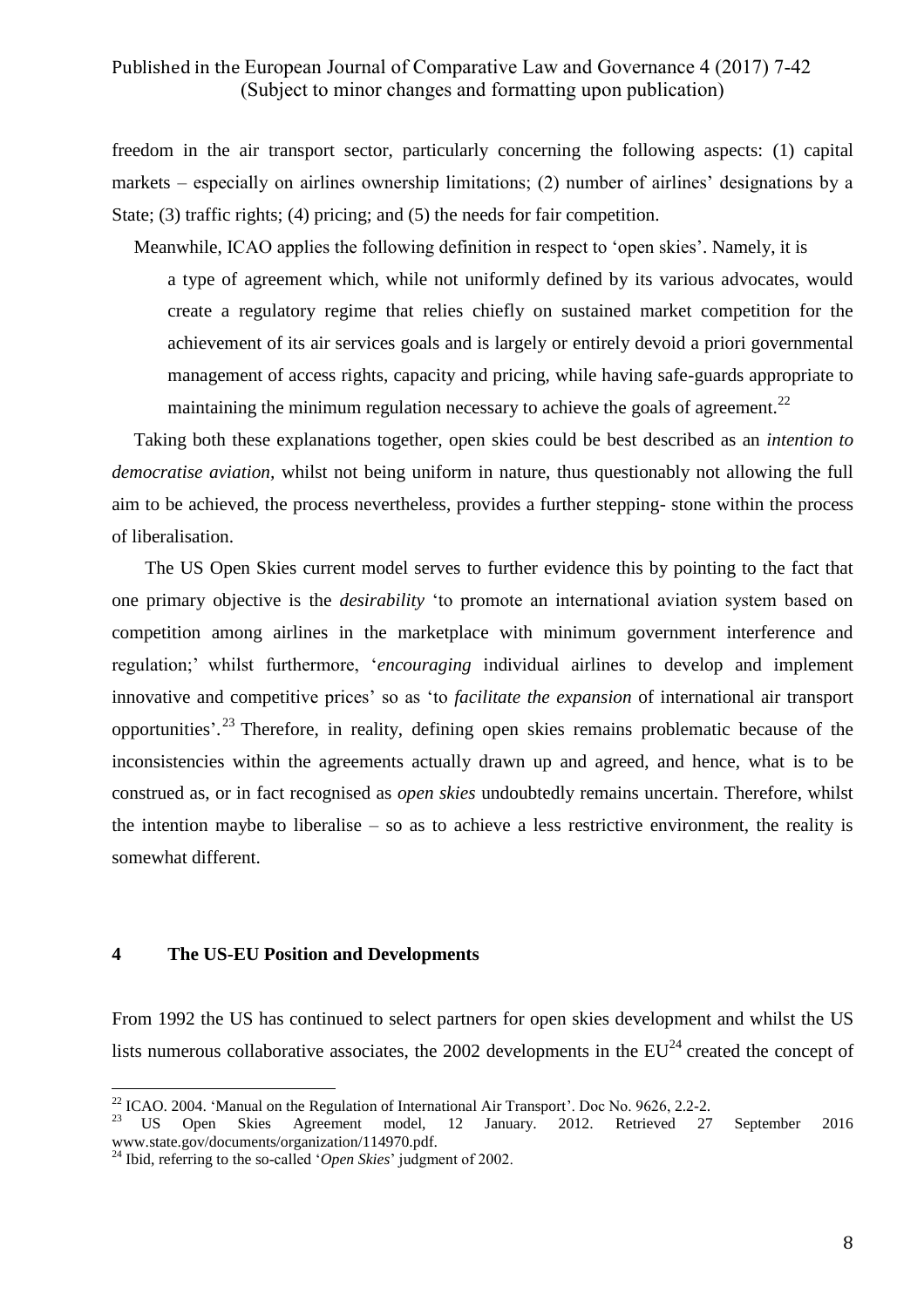one EU partner (as distinct from individual States retaining individual policies and in *essence* their *own* airlines). Significantly the Court of Justice of the European Union (CJEU) ruling marked the start of the EU external aviation policy, having added clarity in respect to the distribution of powers between the EU and its Member States (MS's) in the field of the regulation of international air services. Up until this point bilateral agreements between States had been concluded on an individual (MS's) basis. In substance, this judgment<sup>25</sup> was to emphasise the EU's advancement to the world in the field of liberalised air services, particularly from an internal market perspective. The concept of the EU '*Community Carrier'* had been recognised.

In  $2003^{26}$  the EU Council of Ministers granted the Commission two mandates (which had previously been requested): $27$ 

- (i) A negotiation mandate with the United States, and
- (ii) A negotiation mandate with all third countries.

#### *4.1. US-EU Open Skies - Overview*

The composition of the mandates related to the revision of clauses in respect to the ownership and control of airline companies and all matters coming under the 'exclusive external competence of the Community,' and enabled the Commission to negotiate on the basis of the Community's economic and political priorities. The negotiations, particularly with the US, were to be a key development in the democratisation process for aviation services. Much has been written concerning both the  $2008^{28}$  and  $2010^{29}$  EU-US Open Skies agreements.<sup>30</sup> However, in all reality, the EU-US Open Skies negotiations typify the difficulty in actually getting to an agreement stage.

 $\overline{a}$ <sup>25</sup> Case C-466/98 *Commission v. United Kingdom* [2002] ECR I-9427; Case C-467/98 *Commission v. Denmark* [2002] ECR I-9519; Case C-468/98 *Commission v. Sweden* [2002] ECR I-9575; Case C-469/98 *Commission v. Finland*  [2002] ECR I-9627; Case-471/98 *Commission v. Belgium* [2002] ECR I-9681; Case C-472/98 *Commission v. Luxembourg* [2002] ECR I-9741; Case C-475/98 *Commission v. Austria* [2002] ECR I-9797; Case C-476/98 *Commission v. Germany*, [2002] ECR I-9855.

 $26$  5 June 2003.

 $27$  As within the Communication from the Commission on relations between the Community and third countries in the field of air transport. Com 2003/0094.

<sup>&</sup>lt;sup>28</sup> The EU-US Air Transport Agreement, signed on 30 April, 2007, applicable from 30 March, 2008.

<sup>&</sup>lt;sup>29</sup> Amended by a Protocol, signed and provisionally applied on 24 June 2010. A later amendment in 2011 saw Norway and Iceland's accession to the Air Transport Agreement.

<sup>&</sup>lt;sup>30</sup> A. Cosmas, P. Belobaba and W. Swelbar, 'Framing the Discussion on Regulatory Liberalization: A Stakeholder Analysis of Open Skies, Ownership and Control', MIT International Center for Air Transportation – White Paper. *International Journal of Aviation Management* 1(1/2) (2011) 17-39. K. Done and D. Cameron, 2007. 'Brussels warns US over threat to open skies'. *Financial Times*, 17 July 2007. J.A. Warden, '"Open Skies" at a crossroads: How the United States and European Union Should Use the ECJ Transport Cases to Reconstruct the Transatlantic Aviation Regime', *Northwestern Journal of International Law and Business* 24 (2003-2004) at 227.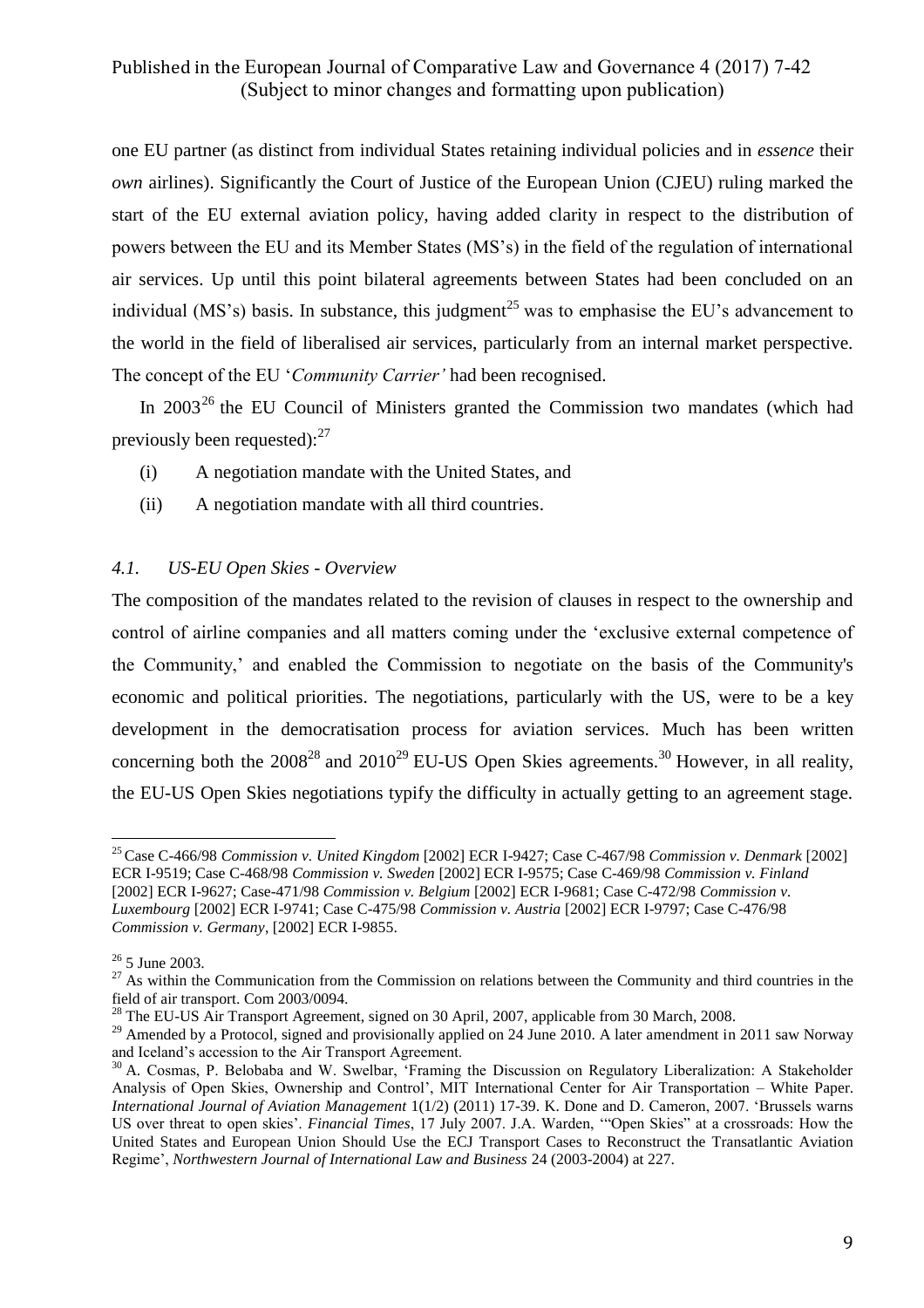In the same way as the military counterpart, the discussions occurred over a series of sessions, which commenced in 2002 but repeatedly stalled over the following four years<sup>31</sup> and then beyond this time until the compromise was reached in 2007. The main focus on the negotiations was on competition, safety, pricing, state aid, the environment, consumer protection, and foreign ownership. And, arguably, the primary stumbling block preventing agreement related to cabotage (market access) particularly, allowing European airlines to carry passengers and cargo between two points *within* the United States.

In this regard it should be noted that the EU had already achieved the most expansive exchange of traffic rights in international aviation history through the single aviation market – with all (now 28) Member States (MS's) enjoying all nine freedoms<sup>32</sup> internally, without restriction (see the appendix for an overview).

Under the Open Skies template, the sixth and seventh freedoms and not typically exchanged, and, in essence, the issue in the US-EU discussions preventing an initial agreement, ultimately concerned trade and competitive opportunity, or more accurately perhaps, '*advantage*' (as viewed, by the EU - and particularly the UK) to the US airlines and ultimately to the US economy.

The US Department of State, provides the rationale that,

 $\overline{a}$ 

.

Open Skies agreements between the United States and other countries expand international passenger and cargo flights by *eliminating government interference* in commercial airline decisions about routes, capacity and pricing. This frees carriers to provide more affordable, convenient and efficient air service to consumers, promoting increased travel and trade and spurring high-quality job opportunity and economic growth. *Open Skies policy rejects the outmoded practice of highly restrictive air services agreements protecting flag carriers.*<sup>33</sup>

In essence, the stalling in talks, and hence the difficulties in achieving particularly the first agreement, actually demonstrates only too clearly the control and interference of governments in civil aviation. Whilst the above statement '*may*' hold true 'once' an agreement is achieved – the issue remains the degree of government control in the first place. This can clearly be demonstrated by the stance taken by the UK in aiding to protect the position of a former flag carrier – 'reports in

 $31$  The bilateral summit in June 2004 was also to fail to reach an agreement and negotiations were subsequently halted in the run-up to the November 2004 American Presidential Election.

<sup>&</sup>lt;sup>32</sup> For an explanation of Freedoms of the Air see: ICAO, 'The Manual on the Regulation of International Air Transport', ICAO Doc. 9626, at 4.1-10. Retrieved 27 September 2016 www.icao.int/Pages/freedomsAir.aspx.

<sup>&</sup>lt;sup>33</sup> Emphasis added. US Department of Trade website. 'Open Skies Partnerships: Expanding the Benefits of Freer Commercial Aviation'. Retrieved 27 September 2016 www.state.gov/documents/organization/159559.pdf.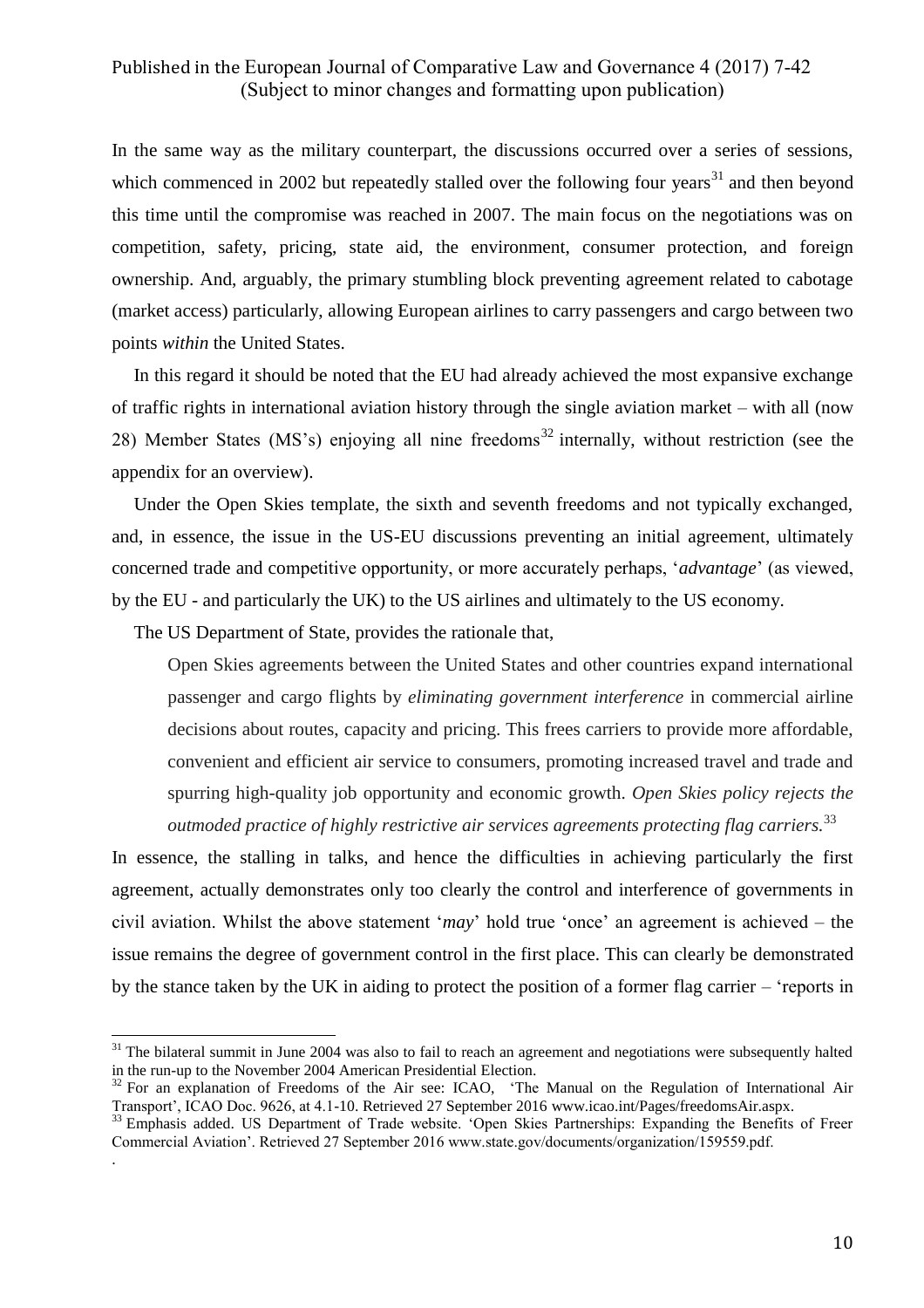early 2006 indicated that British Airways was concerned that more than one third of its operating profits could be 'wiped out' if a deal was agreed, due to the opening up of London Heathrow.<sup>34</sup> Hence there ultimately remains a conflict in reality, namely, in respect to the overall aim of open skies: '*affordable, convenient and efficient air service to consumers, promoting increased travel and trade…. job opportunity and economic growth*' vs. the protection of national airlines, particularly former '*flag carriers,'* local jobs, economic growth. This equates to national (or regional) protectionism.

The first EU-US although achieving a degree of success was really a '*limitation*' (or compromise) agreement. In the US the agreements was described by Secretary Peters as a 'historic decision' adding that '[t]earing down regulatory barriers allows *us* to foster more affordable and convenient air travel and gives our airline industry more opportunities to compete, innovate and thrive;<sup>35</sup> whilst, the UK Transport Committee ultimately referred to the agreement as one of 'Unequal Skies.'<sup>36</sup> Less than 60 days after the first stage agreement came in to affect, the second stage negotiations commenced in May 2008 with the EU identifying several priority areas: further liberalisation of traffic rights; additional foreign investment opportunities; effects of environmental measures and infrastructure constraints; further access to Government-financed air transportation; and wet-leasing.<sup>37</sup> From the US perspective the focus was on broadening the agreement, rather than deepening it, by extending its provisions to approximately 60 non-EU countries.<sup>38</sup> This focus on these different priorities inevitably reflects the different advantages to be gained by each party particularly relating to the increase in liberalisation of traffic rights by providing further market opportunity into the territory of the other party (or as was the US's objective, expanding past the EU). At the conclusion of the second stage talks whilst 'an agreement' had been reached it was reported that discussions on two of the key aims would continue, and that they 'would' *'enter into effect at a later stage as they are subject to legislative changes on either side,' namely, '[t]he reciprocal liberalization of airline ownership and control. …..* [which would] *require legislative* 

 $34$  As per the 'Aviation: Open Skies' report in the House of Commons Library – SN/BT/455. 7 April, 2010, referring to the newspaper articles, 'BA attacks US 'open skies' deal', *Financial Times*, 19 January 2006; and 'BA profits at risk if Brussels sacrifices Heathrow for open skies deal', *The Independent*, 6 January 2006.'

<sup>&</sup>lt;sup>35</sup> Statement by Secretary Peters, 22 March 2007. Retrieved 12 Feb. 2016 www.dot.gov/affairs/peters032207.htm.

<sup>&</sup>lt;sup>36</sup> Transport Committee Opinion, published as Annex 1 to: European Scrutiny Committee 'Fifteenth Report of Session 2006-07', HC 41-xv, 2 April 2007, 9-11.

 $37$  As per Article 21(2) of the first stage Open-Skies agreement.

<sup>&</sup>lt;sup>38</sup> L. Butcher, 'Aviation: Open Skies', report in the House of Commons Library (2010) SN/BT/455, referring to in particular the following sources: 'Investment at heart of new Open Skies talks,' *Europolitics*, May 2008; 'Open-skies talks to focus on US 'protectionism', *The Sunday Telegraph*, 11 May 2008.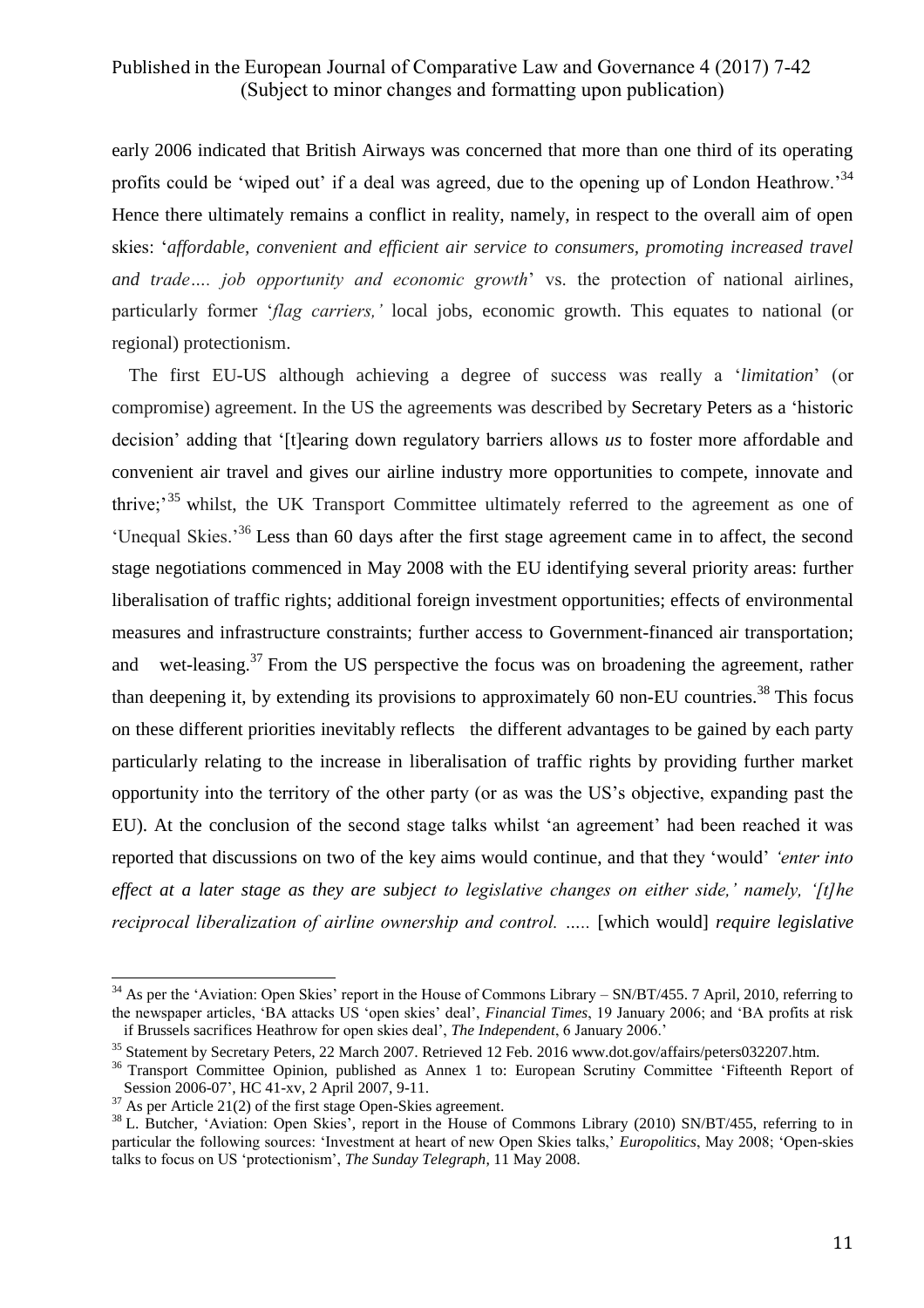## *changes in the US' and* '[t]*he right for EU airlines to fly between the US and a number of non-European countries (so-called 7th freedom right')*. 39

To date, advancements in respect to these matters have been slow to non-existent and certainly the US has not made any legislative changes in over 5 years to facilitate this advancement of outside investment and therefore more outside influence. So, whilst the agreement did not go as far as the EU had hoped, it did allow airlines to fly without restrictions from any point in the EU to any point in the US. The EU however continues to retain the position that the ultimate objective is to create a transatlantic Open Aviation Area, in the form of a single air transport market between the EU and the US. This would allow for the free flows of investment and have no restrictions on air services, including access to the domestic markets of both parties.

In contrast the aspects related to safety are in the main far less contentious in open skies negotiations with parties having an openly 'shared' aim, which is to make aviation safety for the benefit of all users, after-all it is in no-ones interest to have unsafe travel which would reflect on the airline, the country and the government.

#### **Table 1: Air Traffic between the EU and US since 2004**



 $\overline{a}$ 

(*As represented in passenger – millions*)

Source: Eurostat

Since the first Open Skies Agreement the passenger movements between the two nations has

<sup>&</sup>lt;sup>39</sup> See European Commission, 'FAQs on The Second Stage EU-US "Open Skies" Agreement and Existing First Stage Air Services Agreement', MEMO/10/103 (2010); and Terry Maxon, 2010. 'Open Skies deal calls for U.S. to ask Congress to allow foreign ownership.' *Dallas News*, March. Retrieved 28 September 2016 www.dallasnews.com/business/airlines/2010/03/25/open-skies-deal-calls-for-us-t.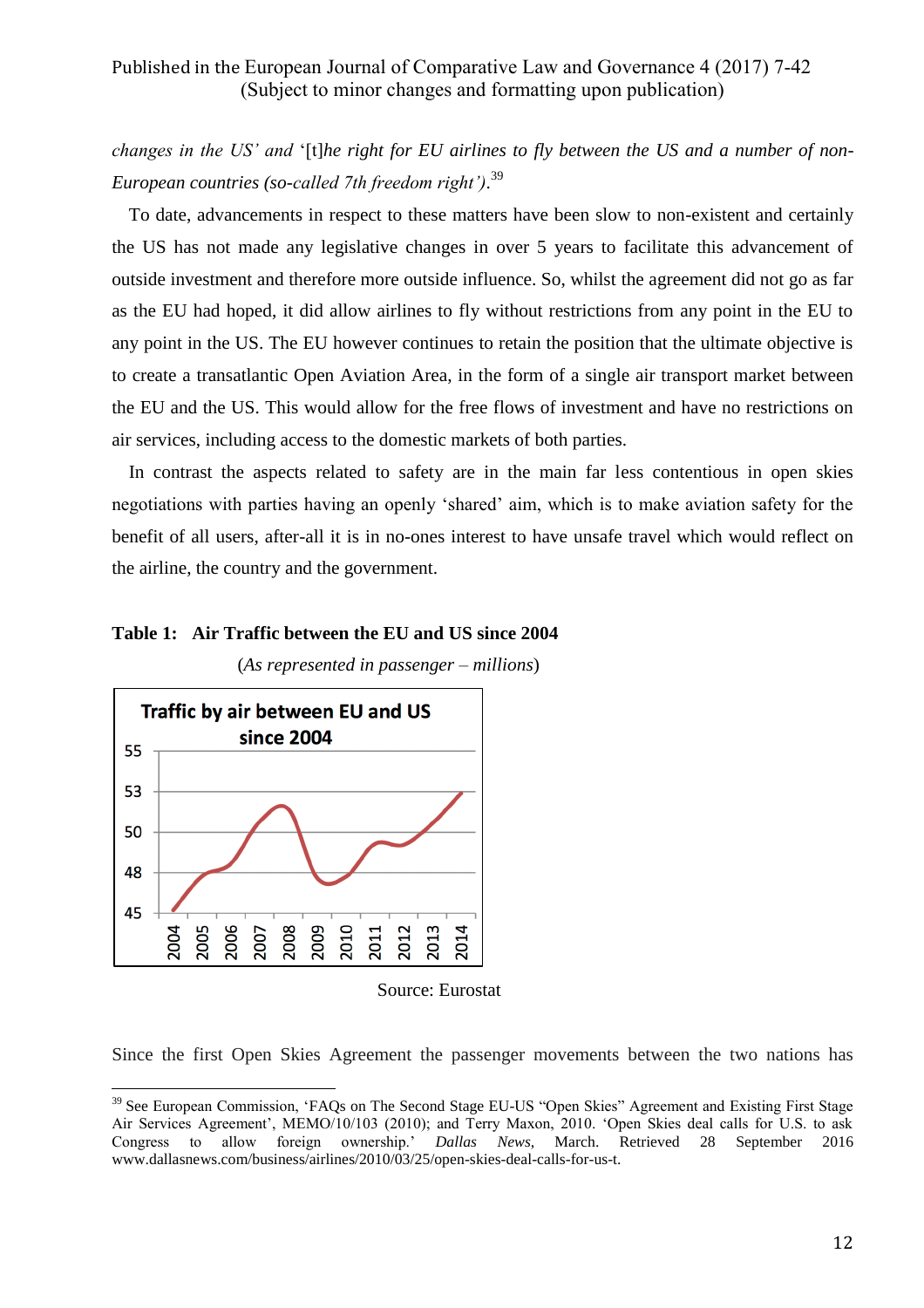consisted of noticeable peaks and troughs (**Table 1**: Air Traffic between the EU and US since 2004). However, since 2012 the trend seems to be more inclined towards constant growth.

The EU-US agreements were to be the second of two negotiated multilateral Open Skies accords for the US The first one being the 2001 Multilateral Agreement on the Liberalization of International Air Transportation (MALIAT) with New Zealand, Singapore, Brunei, and Chile, later joined by Samoa, Tonga, and Mongolia. Arguably, MALIAT amounted to little more than a token open skies accord, not providing an open investment regime and not facilitating any significant form of cross-border regulatory harmonisation.

Currently, as at 8 January 2016, the US lists 118 partners to Open Skies agreements.<sup>40</sup>

#### *4.2. The EU – External Aviation Policy*

Since 2005 the EU has applied a three-pillar approach to its external aviation policy<sup>41</sup> (**See Table 2**: pictorial pillar system)

| 1. Bilateral air service<br>agreements                                                                                                                                                                                                                                                                                           | 2. Common Aviation<br><b>Area</b>                                                                                                                                                              | 3. Aviation<br><b>Agreements with key</b><br>stategic partners                                                                                                                                                |
|----------------------------------------------------------------------------------------------------------------------------------------------------------------------------------------------------------------------------------------------------------------------------------------------------------------------------------|------------------------------------------------------------------------------------------------------------------------------------------------------------------------------------------------|---------------------------------------------------------------------------------------------------------------------------------------------------------------------------------------------------------------|
| • Pillar 1: applies the<br>'Open Skies' ruling<br>through the revision of<br>agreements not in line<br>with the EU law. This<br>ultimately implies the<br>amendment of some<br>1,500 plus bilateral<br>agreements of the<br>Member States, so as to<br>encompass a more<br>liberalised and<br>horizontal 'equitable'<br>approach | • Pillar 2: is aimed at the<br>adoption of agreements<br>with neighbouring EU<br>partners and the<br>progressive opening up<br>of markets and the<br>phasing in of regulatory<br>harmonisation | • Pillar 3: concerns<br>agreements negotiated<br>by the EU with strategic<br>partners and the<br>extension of the open<br>skies principles (as<br>applied within the EU) -<br>such as the EU/US<br>agreements |

**Table 2: The EU 'three-pillar' external policy Road Map (based upon the 2005 definition)**

Source: Authors (based upon the EU external policy aviation 'Road Map')

Summarised, as well as bringing existing bilateral air services agreements, between EU

<sup>&</sup>lt;sup>40</sup> Bureau of Economic and Business Affairs Washington, DC.

 $41$  As defined in 2005 in a Road Map developed by the Council and the European Commission.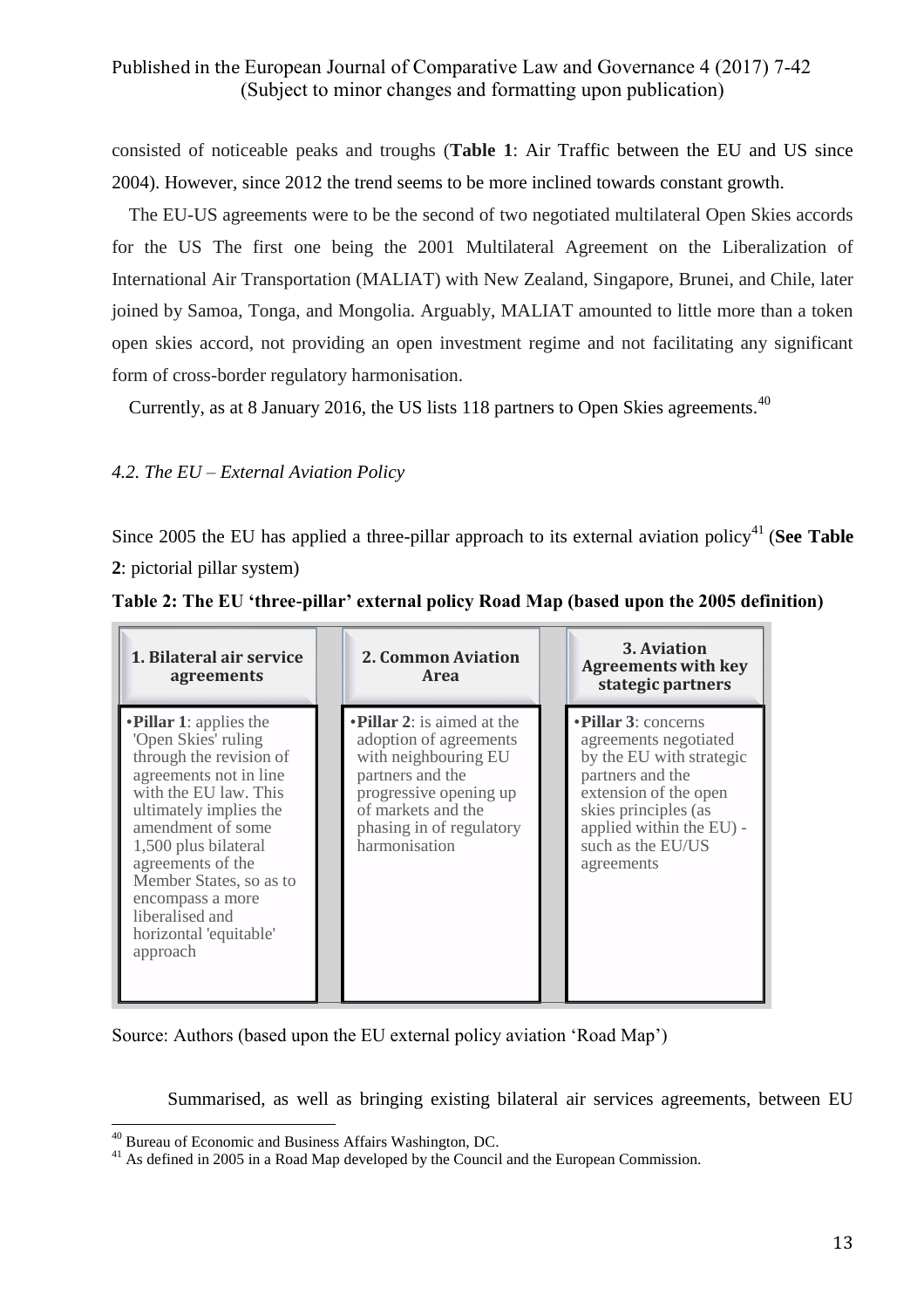Member States and third countries,  $42$  in line with EU law, the EU has targeted key-specific partners, (pillar 3) such as the US, in more expansive collaborative programmes (other focused partners have included – Australia, Brazil, Canada and New Zealand). Whilst, the remaining, pillar (pillar 2) has been aimed at creating the Common Aviation Area (CAA/also shown as ECAA) with neighbouring states, wherein, there has been a gradual opening of the market between the EU and its neighbours.<sup>43</sup> This has resulted in regulatory convergence through the gradual implementation of EU aviation rules so as to offer new opportunities both for the EU adjoining nations, operators and for consumers. Again this has been a successful and unprecedented approach by a United Union (arguably as is, or should equally be the case, for the  $US - a$  Union of States) from a US-EU comparison perspective, this has only partly been achieved by the US and certainly not at the same rate as the EU – potentially because the US is less willing to concede any aspect that would affect its trade (from a negative stance to the US that is). For instance, the US announced, only at the end of 2015, that it had achieved success with Mexico re advancing a more liberalised approach for aviation opportunities between the two adjoining neighbours. On Dec. 18 (2015) it was announced that a 'landmark agreement with one (US perspective) of our largest aviation partners will significantly increase future trade and travel between the United States and Mexico…….' The new agreement is said to 'benefit US and Mexican airlines, travel[l]ers, businesses, airports and localities by allowing increased market access for passenger and cargo airlines to fly between any city in Mexico and any city in the United States. Cargo carriers will now have expanded opportunities to provide service to new destinations that were not available under the current, more restrictive agreement.'<sup>44</sup>

This arguably contrasts the more advanced liberalised and progressive approach adopted by the EU. The approach taken by the EU is to adopt a relationship with close partners, which allows the adoption of the part of the *Acquis* containing the European aviation rules. In this respect, the starting point is safety, which remains the less contentious aspect of ASA's. The process involves

<sup>&</sup>lt;sup>42</sup> See for example: Regulation (EC) NO 847/2004 of the European Parliament and of the Council of 29 April 2004 on the negotiation and implementation of air service agreements between Member States and third countries, OJ L 157, 30 April 2004, 7-17.

<sup>&</sup>lt;sup>43</sup> European Commission, 'Communication from the Commission: A Community aviation policy towards its neighbours'. COM(2004) 74 final, 9 February 2004. Also see: 'Developing the agenda for the Community's external aviation policy'. COM(2005)79 final, 11 March 2005; 'Communication from the Commission: Common aviation area with the Neighbouring Countries by 2010: progress report'. COM/2008/0596 final; Communication from the Commission to the Council and the European Parliament, 'The EU and its neighbouring regions: A renewed approach to transport cooperation.' COM(2011) 415 final, 7 July 2011.

<sup>44</sup> Air Transport World (ATW Online) Aaron Karp - Liberalized US-Mexico air services agreement signed. Friday, 18 December 2015 (at 11:56).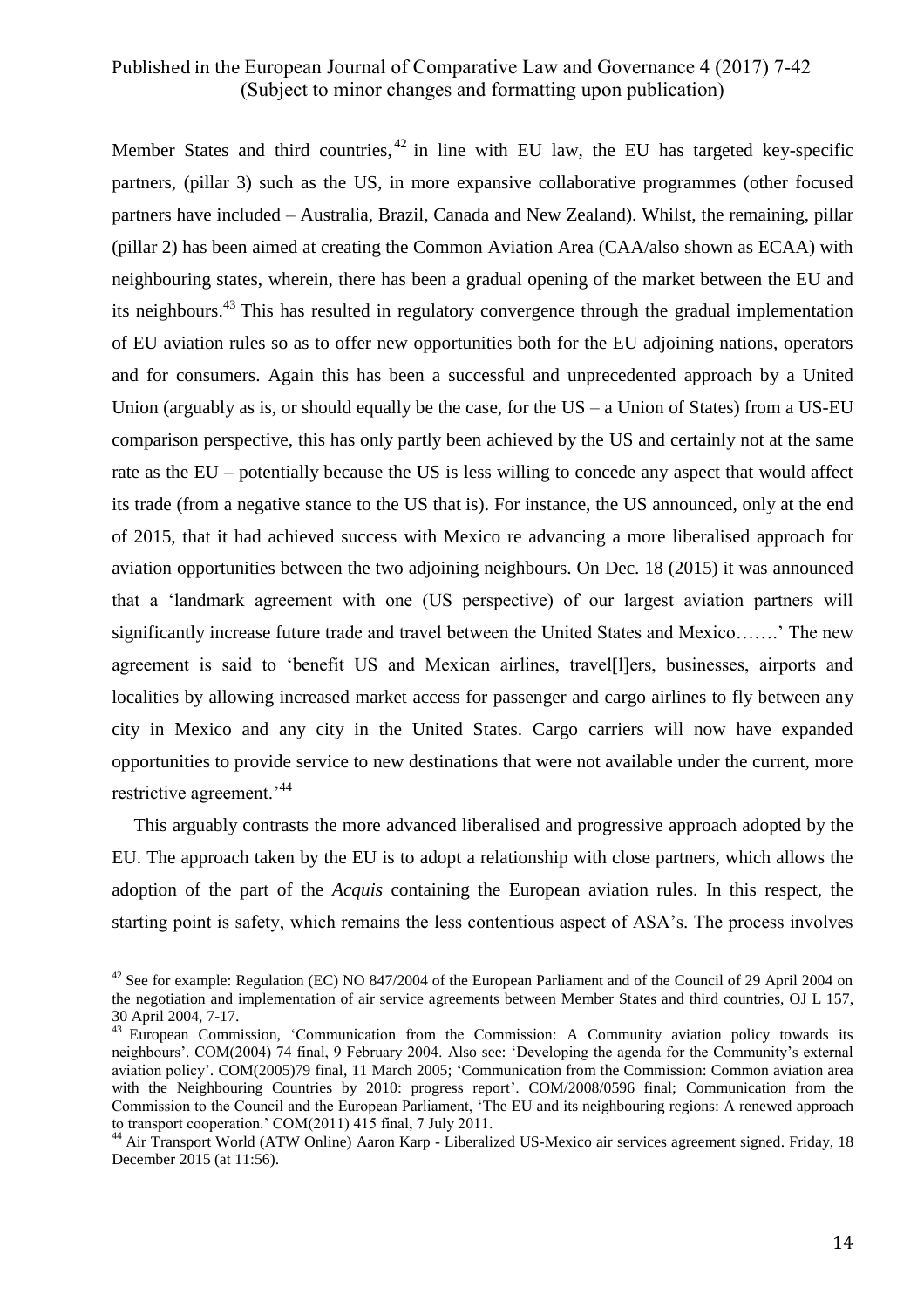the gradual opening up of the market by progressive regulatory harmonisation, which is implemented by successive phases. The ECAA is implemented through comprehensive air transport agreements that promote the overall economic, trade and tourism relations between EU neighbours. The parallel objective relates to (as well as safety) promoting fair competition and the implementation of common high security, environmental, and other standards.

Partners to the ECAA agreements have extended to South-Eastern and Northern Europe, and the Western Balkans and include agreements (amongst others) with Georgia, Israel, Jordan, Moldova and Morocco. The EU is currently completing negotiations with Ukraine whilst other neighbours are/have been party to discussions (e.g. Lebanon, Tunisia and Azerbaijan). Ultimately, 'the prediction is that the wider European Common Aviation Area could encompass up to 50-55 states with a total population of up to 1 billion inhabitants.<sup> $45$ </sup>

Havel<sup>46</sup> refers to the EU's initiatives, whereby, the EU seeks to develop liberal multilateral ASA's with selected global partners and neighbours through the ECAA structure, as targeted '*aeropolitics*',<sup>47</sup> wherein, the EU is seeking to 'progressively dismantle the most pernicious restrictions of bilateralism, including cabotage and the nationality rule…..<sup>48</sup> In many ways, the EU's approach, certainly with respect to neighbours and selected global partners, could be seen as truly intent on liberalisation in the pursuit of democratised aviation; whereas, in contrast, the US is reluctant, with even its transatlantic EU partners, to advance nationality and ownership rules as well as cabotage, across it's highly-guarded territory. That said, the reality remains that the level of agreements concluded greatly varies in terms of the contents of the contract; and, there remains a myriad of entitlements and agreed rights across the world. Even the EU's focused 'major' partnerships with key identified nations, differs to varying degrees with the EU-Canadian Air Transport Agreement said to be one of the most ambitious to date. In much the same way as the EU-US Open Skies agreement, the intention was to allow an increase in investment opportunities to an unprecedented level alongside liberalisation of both traffic rights eventually leading to a fully Open Aviation Area between the two (based upon the principle of the Internal Market as a free open market amongst the 28 Member States, thus completing the concept of openness in the skies).

<sup>&</sup>lt;sup>45</sup> EU DG Move website. Retrieved 19 January 2016

https://ec.europa.eu/transport/modes/air/international\_aviation/external\_aviation\_policy/neighbourhood\_en.

<sup>46</sup> B.F. Havel, *The Principles and Practices of International Aviation Law* (Cambridge: Cambridge University Press, 2014).

 $47$  The term being referred to by P.V. Murphy, DOT Acting Assistant Secretary for Policy and International Affairs, in his testimony to the Airline Commission, 'Airline Commission Proceedings', May 24 1993, 168.

<sup>48</sup> Ibid at 113-114.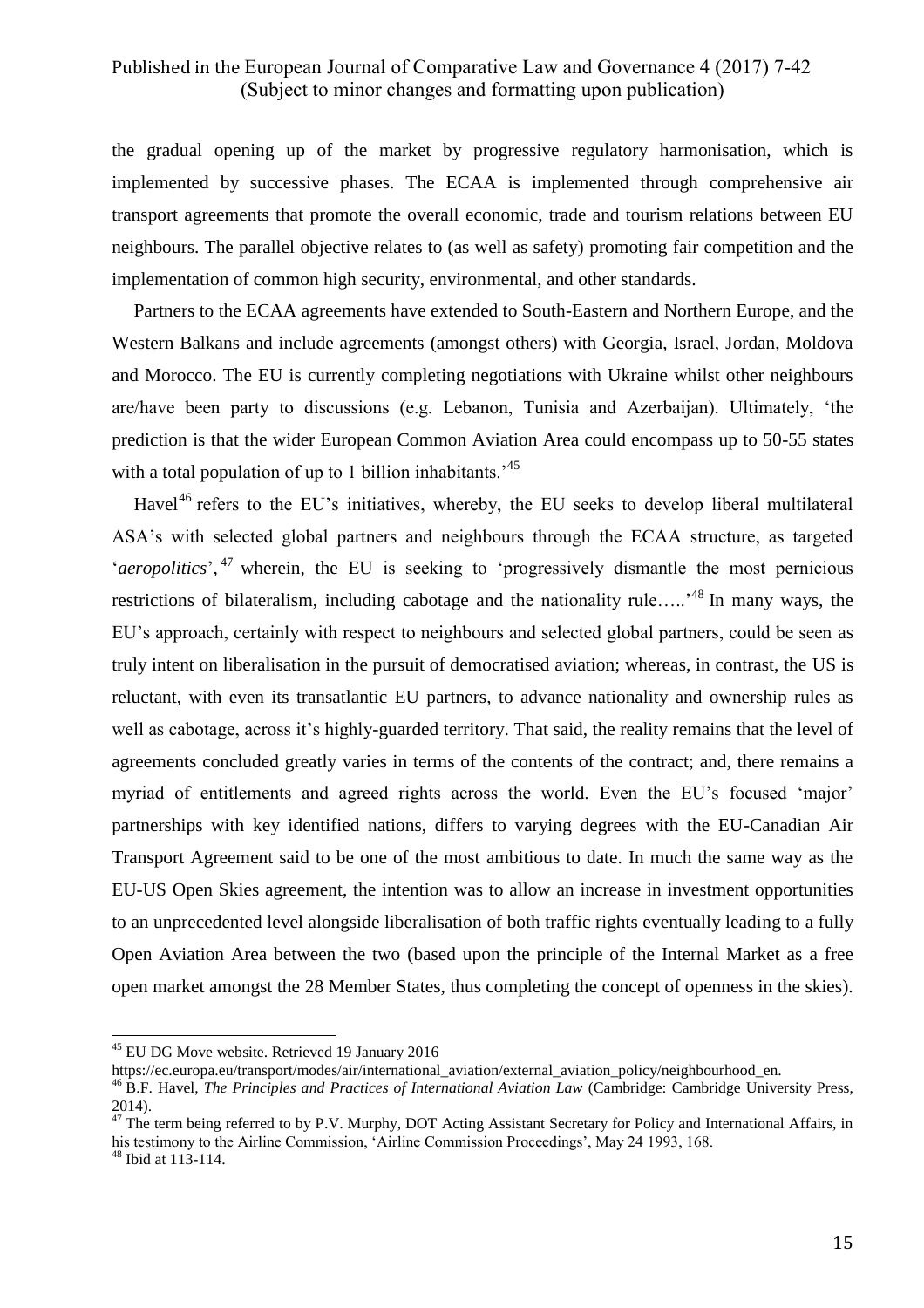(See **Table 3**: Comparison of OAA and Open Skies). However, the intended progression and developments have again not materialised to the ambition initially declared.

| <b>of</b><br><b>Type</b> | Freedom   | $3/4^{\text{th}}$ | 5 <sup>th</sup> | $\overline{7}$ th | Cabotage            | Foreign          | <b>Regulatory</b> |
|--------------------------|-----------|-------------------|-----------------|-------------------|---------------------|------------------|-------------------|
| <b>Agreement</b>         | set<br>to | <b>Rights</b>     | <b>Rights</b>   | <b>Right</b>      | $8/9$ <sup>th</sup> | ownership        | Cooperation       |
|                          | fares     |                   |                 |                   | <b>Rights</b>       | and              |                   |
|                          |           |                   |                 |                   |                     | control          |                   |
| Open                     |           | $\checkmark$      | $\sqrt{}$       | $\sqrt{C}$ argo   | $\boldsymbol{X}$    | $\boldsymbol{X}$ | $\boldsymbol{X}$  |
| <b>Skies</b>             |           |                   |                 | $X\square$ PAX    |                     |                  |                   |
| OAA - EU                 |           | ✔                 |                 |                   |                     | √                | √                 |
| (Internal)               |           |                   |                 |                   |                     |                  |                   |

**Table 3: Comparison of OAA and Open Skies**

Like the US, the EU remains intent on advancing international aviation opportunities, as identified in the new EU external aviation policy in which it outlined an ambitious policy targeting growth market areas (December  $2015^{49}$ ). In this regard the EU specifically outlined that it would be pursuing negotiations with other key aeronautical partners, notably identifying China and Japan. Other identified negotiations were to be conducted with the Gulf Cooperation Council (GCC) States, Turkey, Mexico and Armenia, as well as with ASEAN.

Alongside this, the EU continues also to bring bilateral agreements in line with the EU concept so as to recognise the union as one collective body. By 2015, the EU had concluded 50 Horizontal Agreements, which saw modifications to more than 1000 bilateral air services agreements of Member States with third countries.<sup>50</sup> To this end, "national designation" clauses found within the bilateral agreements is replaced by "EU designation" clauses. This means that the EU carrier established in a particular EU Member State is permitted to fly under the bilateral agreement of that EU Member State with a given third country.

<sup>&</sup>lt;sup>49</sup> Communication from the Commission to the European Parliament, the Council, the European Economic and Social Committee and the Committee of the Regions, 'An Aviation Strategy for Europe'. COM(2015) 598 final, 7 December 2015.

<sup>&</sup>lt;sup>50</sup> Ibid; Communication from the Commission to the European Parliament, the Council, the European Economic and Social Committee and the Committee of Regions, 'An Aviation Strategy for Europe – Commission Staff Working Document'. Com (2015)598 Final, 7 December 2015.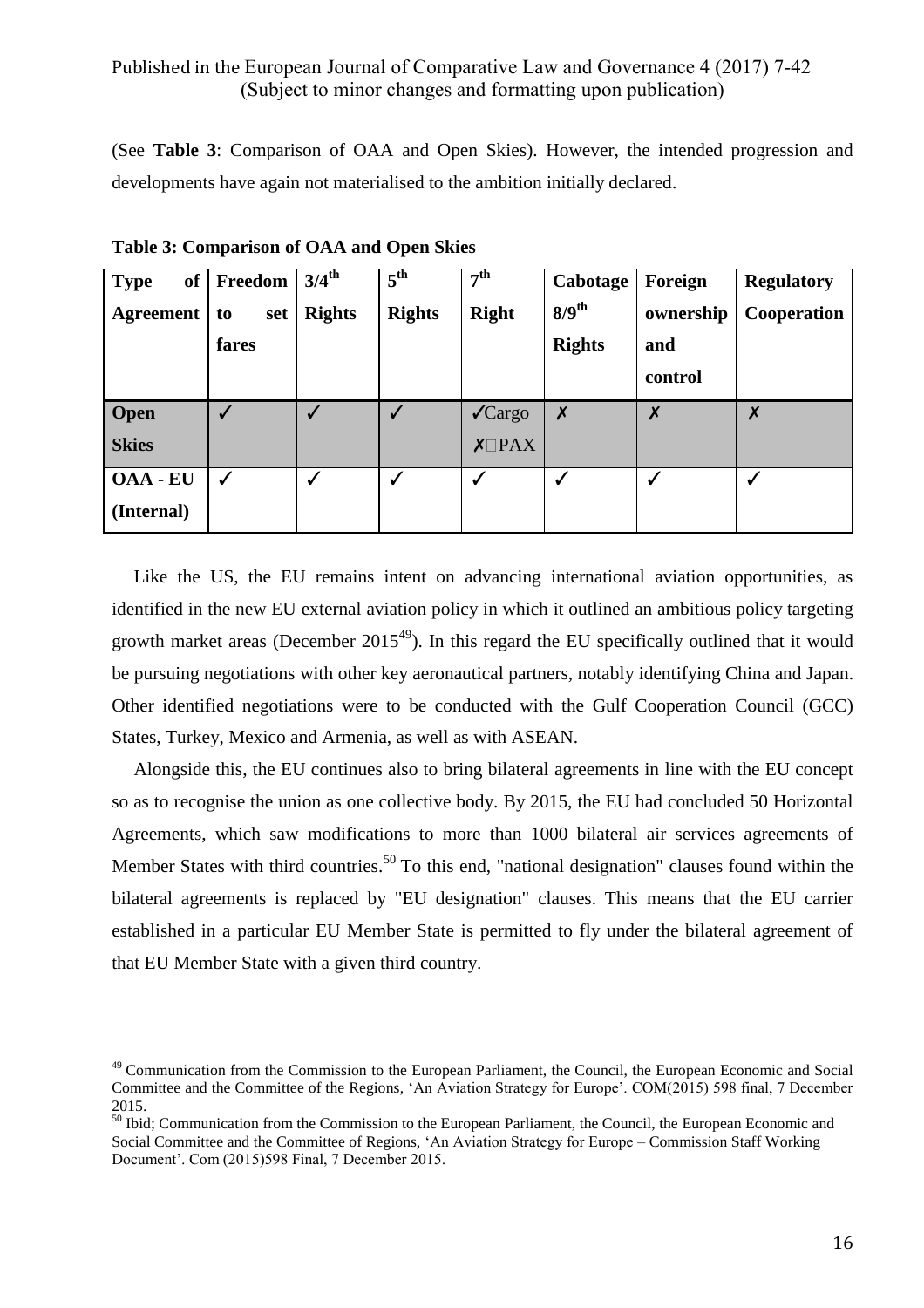## **5 ASEAN**

The Association of Southeast Asian Nations (ASEAN) consists of ten Member States: Brunei (BNR), Cambodia (CAM), Indonesia (INA), Laos (Lao PDR), Mal (Malaysia), Myanmar (MYM), Philippines (PHI), Singapore (SIN), Thailand (THA) and Vietnam (VNM). The ASEAN, Economic Community (AEC) also recognises the importance of a single market and production base for a highly competitive region and recognises that aviation is an important element and driver to achieving this.

ASEAN has not concluded collective Air Transport Agreements in the same way as Europe has (**Table 4**: US and EU (Horizontal Agreements) with ASEAN States). Conventionally, all air transport services between ASEAN Member States still remain governed by restrictive bilateral arrangements as a result of strong nationalism sentiments post colonisation. Subsequently, due to emerging economics within the region in late 1990's, several Member States have slowly, yet progressively, liberalised their existing bilateral arrangements particularly on matters related to market access.<sup>51</sup> The liberalisation later spread to a sub-regional level  $52$  and eventually to ASEAN.<sup>53</sup> In comparison to the liberal arrangements entered into by the EU, ASEAN's liberalisation could be considered a poor relative, and a half-hearted attempt, since ASEAN accord

 $\overline{a}$ <sup>51</sup> Malaysia entered into a liberal air traffic rights arrangement with Thailand in 2004 and Singapore in 2009.

<sup>&</sup>lt;sup>52</sup> The first ASEAN Transport Ministers Meeting in 1996, Bali, agreed for the Member States to vigorously pursue liberalisation of Air transport at a Sub-Regional level. The applicable sub-regional groups are: (1) Brunei, Indonesia, Malaysia, Philippines, the East ASEAN Growth Area (BIMP-EAGA); (2) Cambodia, Lao PDR, Myanmar, Vietnam (CLMV); (3) Indonesia, Malaysia, Singapore – Growth Triangle (IMS-GT); and (4) Indonesia, Malaysia, Thailand – Growth Triangle (IMT-GT). As a result, effective 2007 airlines were allowed to operate unlimited services up to fifth freedom between designated points within the sub-regions.

<sup>&</sup>lt;sup>52</sup> In general, the air transport liberalisation in ASEAN can be segmented into three initiatives: (1) The Roadmap for the Integration of Air Travel Sectors (RIATS) 2009; (2) Signing of ASEAN Multilateral Agreement for Full Liberalisation for Passenger Air Services (MAFLPAS) 2010; and (3) ASEAN Single Aviation Market (ASAM) 2010. The 13th ASEAN Summit has endorsed the establishment of ASEAN Single Aviation Market (ASAM) to be effective starting in 2015.Unlike MAAS and MAFLPAS, ASAM provides a greater coverage on air transport matters by taking the EU and the Australian-New Zealand SAM (unlimited 1st to ninth freedom) as examples. ASAM's coverage is not limited to the economic elements only, but also aimed in harmonising the technical aspects of air transport. ASAM is ASEAN's long-term progressive plan in developing and liberalising the air transport industry with the end result of creating a sustainable integrated one ASEAN aviation market to compliment and prosper ASEAN's economies.

<sup>&</sup>lt;sup>53</sup> In general, the air transport liberalisation in ASEAN can be segmented into three initiatives: (1) The Roadmap for the Integration of Air Travel Sectors (RIATS) 2009; (2) Signing of ASEAN Multilateral Agreement for Full Liberalisation for Passenger Air Services (MAFLPAS) 2010; and (3) ASEAN Single Aviation Market (ASAM) 2010. The 13th ASEAN Summit has endorsed the establishment of ASEAN Single Aviation Market (ASAM) to be effective starting in 2015.Unlike MAAS and MAFLPAS, ASAM provides a greater coverage on air transport matters by taking the EU and the Australian-New Zealand SAM (unlimited 1st to ninth freedom) as examples. ASAM's coverage is not limited to the economic elements only, but also aimed in harmonising the technical aspects of air transport. ASAM is ASEAN's long-term progressive plan in developing and liberalising the air transport industry with the end result of creating a sustainable integrated one ASEAN aviation market to compliment and prosper ASEAN's economies.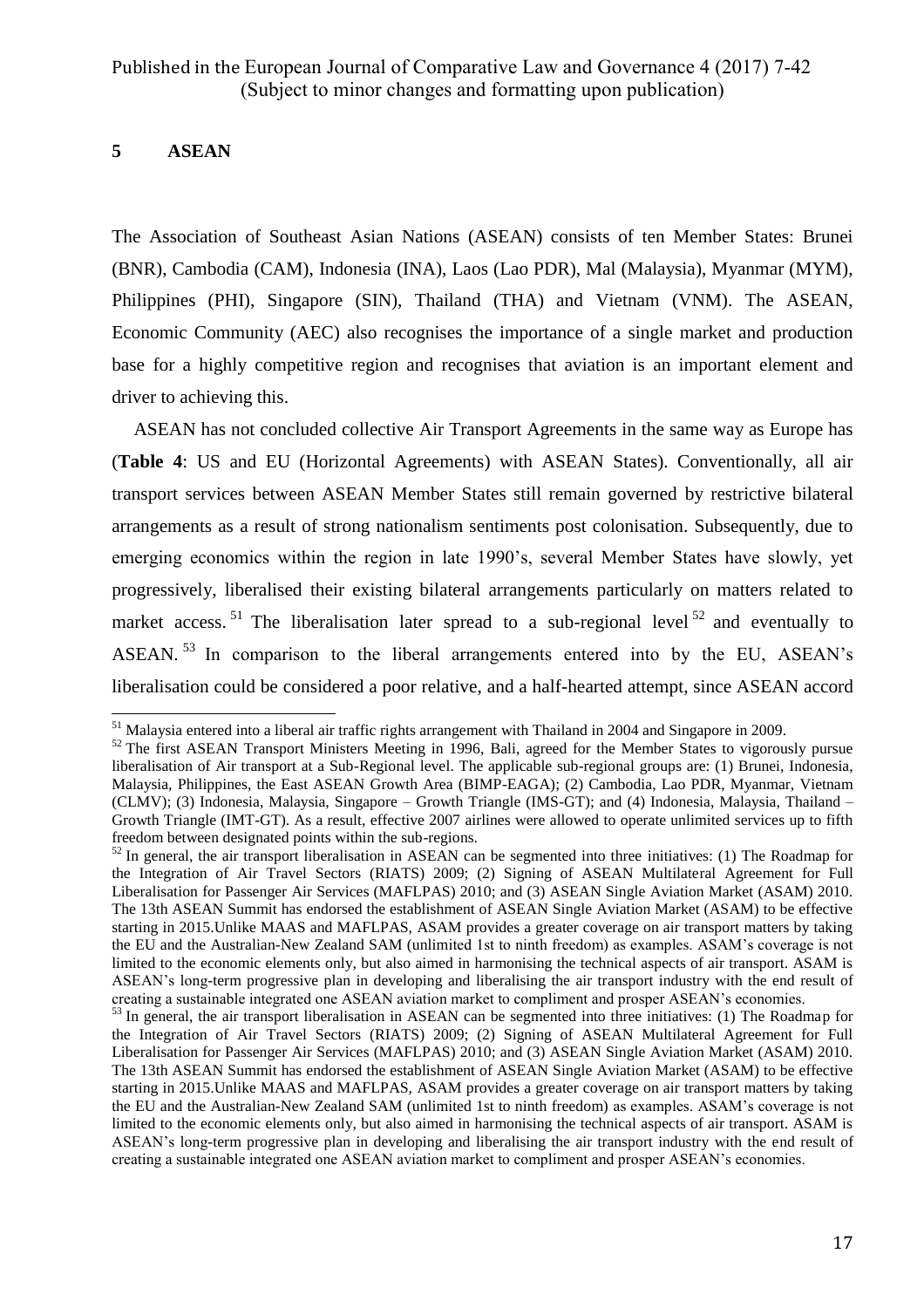liberalisation of market access only up to 5th freedom, with seventh, eight and ninth freedom traffic rights still considered as off-limit. <sup>54</sup> Ownership remains a highly sensitive matter for limiting liberalisation with the majority of ASEAN Member States indicating strong opposition which would prevent controlled airlines operating with equal rights within their territory, suggesting that national protection remains the main divider and obstacle over the mutual interest of ASEAN's. Notwithstanding that, ASEAN remains optimistic and open to possibilities of having an ASEAN carrier, similar to the EU, in the future.<sup>55</sup>

| <b>Country</b> | <b>US</b>                                                                                                                                                                                                                    | EU                                               |  |  |
|----------------|------------------------------------------------------------------------------------------------------------------------------------------------------------------------------------------------------------------------------|--------------------------------------------------|--|--|
| <b>BNR</b>     | Open Skies Agreement 20 June<br>1997                                                                                                                                                                                         | No horizontal agreement                          |  |  |
|                | Multilateral Agreement 01 May<br>2001                                                                                                                                                                                        |                                                  |  |  |
| <b>CAM</b>     |                                                                                                                                                                                                                              | No horizontal agreement                          |  |  |
| <b>INA</b>     | US Indonesia Agreement                                                                                                                                                                                                       | Initiated 17 August 2009:                        |  |  |
|                | 24 August 2004 <sup>56</sup>                                                                                                                                                                                                 | <b>Horizontal Agreement</b>                      |  |  |
| <b>LAO</b>     | US – Laos Air Transport<br>Agreement<br>$(3 \text{ October } 2008)^{57}$<br>US Signs Open Skies Accord with<br>Laos (13 July 2010)<br>US - Laos Air Transport<br>Agreement of July 13, 2010 (13)<br>July 2010) <sup>58</sup> | No horizontal agreement                          |  |  |
| <b>MAL</b>     | US - Malaysian Air Transport<br>Agreement (21 June 1997). <sup>59</sup><br>Annex III cancelled (07 August)<br>2006)                                                                                                          | Horizontal<br>Agreement:<br>signed 22 March 2007 |  |  |

**Table 4: US and EU (Horizontal Agreements) with ASEAN States**

 $\overline{a}$ <sup>54</sup> S.J. Fox and R. Ismail, '*ASEAN Open Skies* – Aviation Development in 2015*: Blue or cloudy skies?' Annals of Air and Space Law* Vol. 41 (2016), no. 3 pp. 201-228.

<sup>&</sup>lt;sup>55</sup> For example, an ASEAN carrier is visualised as a carrier, which may be owned by an Indonesian, incorporated in Brunei, based in Kuala Lumpur and operate unlimited frequencies from Singapore to various destinations in ASEAN and beyond. Hence, the visions represent ASEAN's ultimate definition of liberalisation – a sky that is truly open.<br><sup>56</sup> Air Transport Agreement between the Government of the United States of America and the Government of t

Republic of Indonesia. Retrieved 28 September 2016 www.state.gov/documents/organization/114649.pdf.

 $57 \text{ US}-$ Laos Air Transport Agreement (3 October 2008). Retrieved 28 September 2016 www.state.gov/documents/organization/114925.pdf.

<sup>58</sup> US–Laos Air Transport Agreement 13 July 2010. Retrieved 28 September 2016 www.state.gov/documents/organization/144979.pdf.

<sup>59</sup> US-Malaysian Air Transport Agreement 21 June 1997. Retrieved 28 September 2016 www.state.gov/documents/organization/114289.pdf.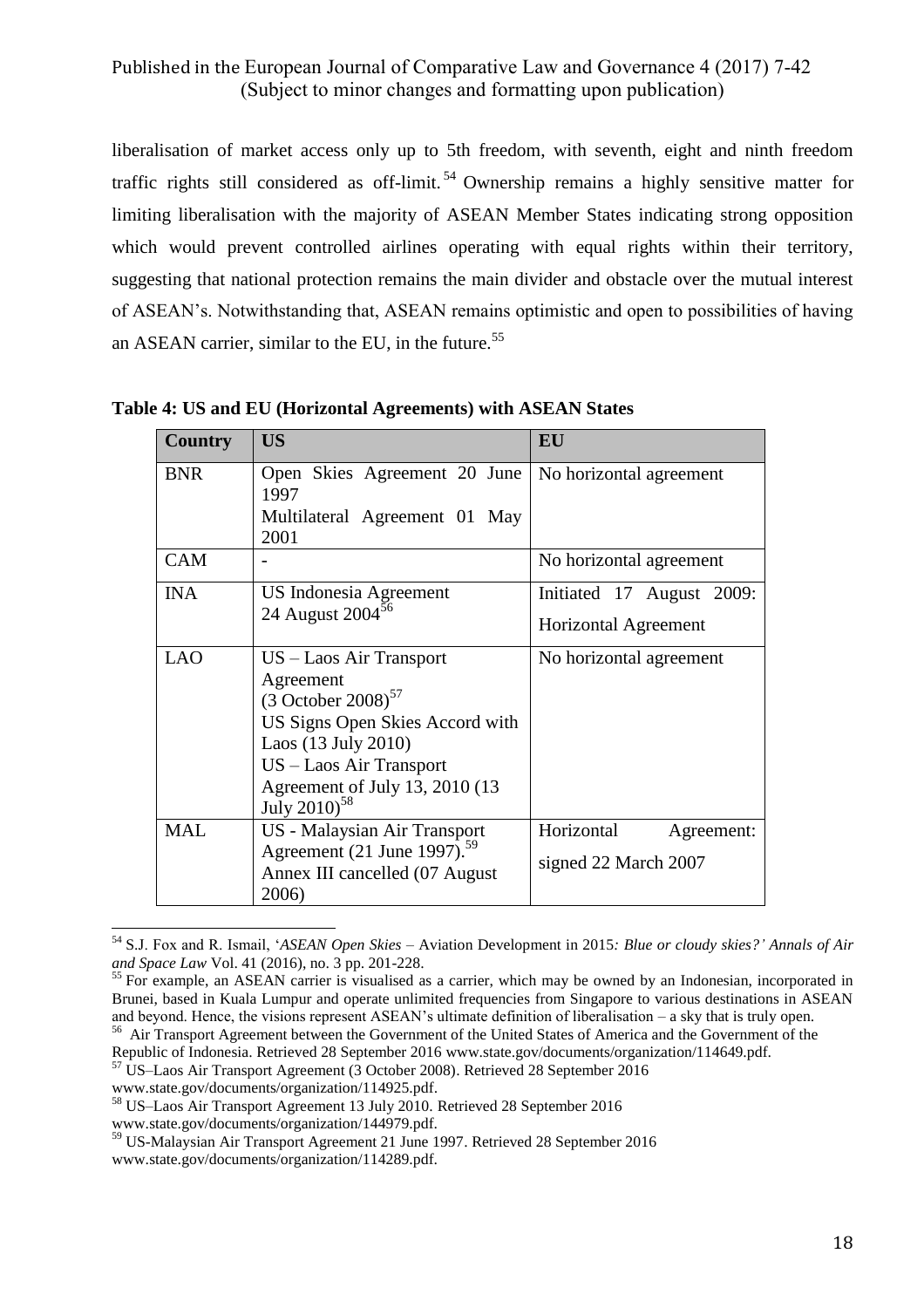| <b>MYM</b> | <b>US-Burma Air Transport</b>                                                                                                                                                                                                                                        | No horizontal agreement                        |
|------------|----------------------------------------------------------------------------------------------------------------------------------------------------------------------------------------------------------------------------------------------------------------------|------------------------------------------------|
|            | Agreement (28 September 1949)                                                                                                                                                                                                                                        |                                                |
| PHI        | <b>US-Philippines Air Transport</b><br>Agreement 3 October 1980<br>- US Philippines 1987<br>Amendment, 29 May 1987<br>- US Philippines 1989<br>Amendment, 24 April 1989<br>- Philippines Protocol to Air<br>Transport Agreement of 20<br>November 1995 <sup>60</sup> | No horizontal agreement                        |
| <b>SIN</b> | Multilateral Agreement on the<br>Liberalization of International Air<br><b>Transportation With Singapore</b><br>1 May 2001                                                                                                                                           | Horizontal<br>Agreement:<br>signed 9 June 2006 |
| <b>THA</b> | US - Thailand Air Transport<br>Agreement 19 September 2005 <sup>61</sup>                                                                                                                                                                                             | No horizontal agreement                        |
| <b>VNM</b> | - US - Vietnam Air Transport                                                                                                                                                                                                                                         | Horizontal<br>Agreement:<br>7                  |
|            | Agreement 27 August 2004<br>- Vietnam Air Transport<br>Agreement                                                                                                                                                                                                     | March 2006                                     |
|            | 7 October $2008^{62}$                                                                                                                                                                                                                                                |                                                |
|            | - Vietnam Air Transport                                                                                                                                                                                                                                              |                                                |
|            | Agreement                                                                                                                                                                                                                                                            |                                                |
|            | 18 May 2010                                                                                                                                                                                                                                                          |                                                |
|            | - Vietnam Air Transport                                                                                                                                                                                                                                              |                                                |
|            | Agreement                                                                                                                                                                                                                                                            |                                                |
|            | 13 December $2012^{63}$                                                                                                                                                                                                                                              |                                                |

Source: Authors

 $\overline{\phantom{a}}$ 

(Information as per the EU and US Dept. of State)

#### *5.1. ASEAN's Approach with Dialogue Partners*

ASEAN was established based on the spirit of recognising the differences of each Member States and decisions are therefore made based on mutual consensus. Unlike the EU, centralised power is

 $60$  Philippines Protocol to Air Transport Agreement of 20 November 1995. Retrieved 28 September 2016 www.state.gov/documents/organization/114316.pdf.

<sup>61</sup> US–Thailand Air Transport Agreement. Retrieved 28 September 2016

www.state.gov/documents/organization/114703.pdf.

 $62$  Vietnam Air Transport Agreement 7 October 2010. Retrieved 28 September 2016 www.state.gov/documents/organization/114920.pdf.

<sup>&</sup>lt;sup>63</sup> Vietnam Air Transport Agreement 13 December 2012. Retrieved 28 September 2016 www.state.gov/documents/organization/202488.pdf.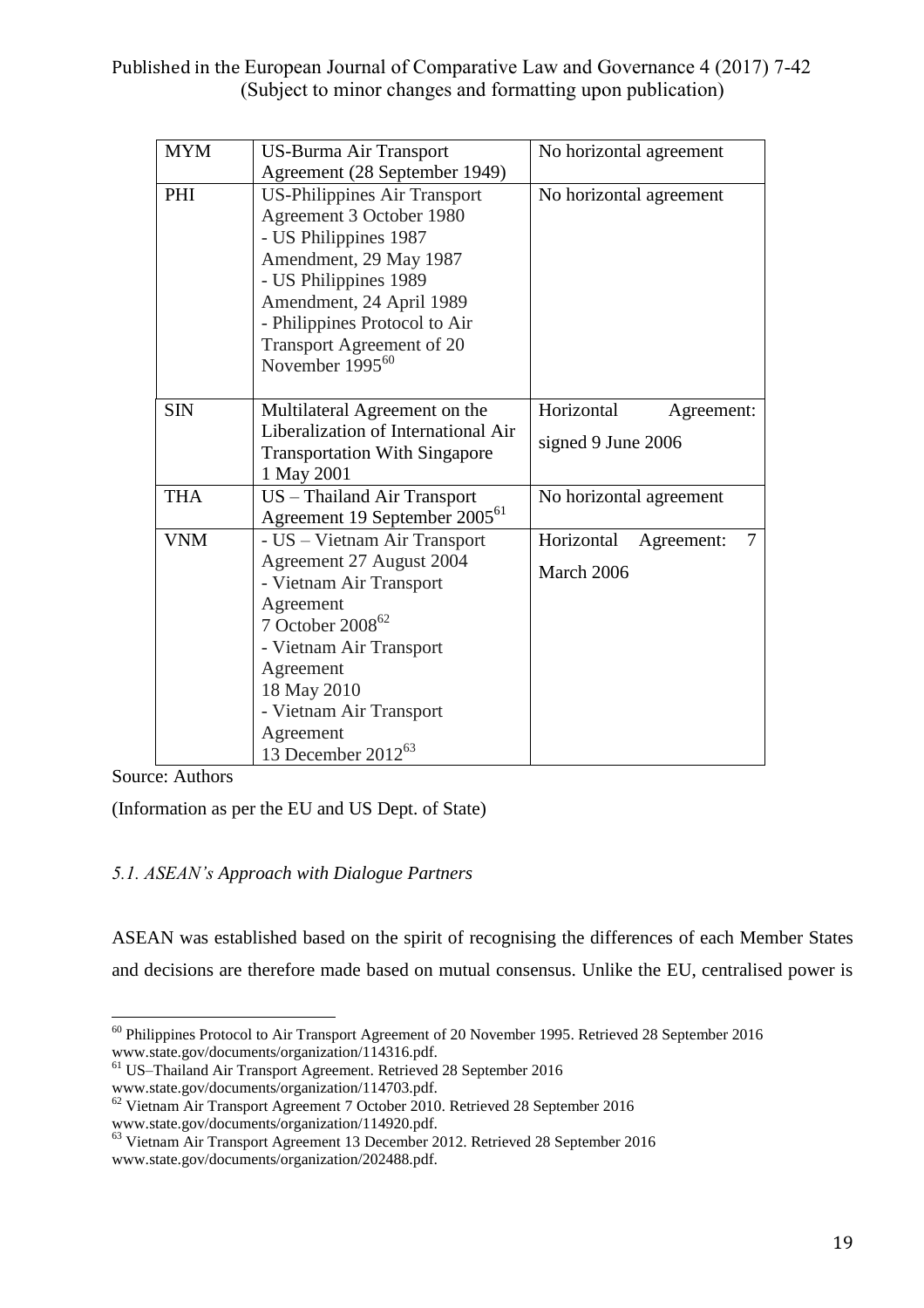absent within ASEAN, hence ASEAN Member States are so-called not legally-bound to any of ASEAN initiatives. The only motivation that drives ASEAN is 'good faith' and arguably *political willingness* to prosper each nation in a stable region. Yet, this may also be seen as a limiter to concluding agreements due to the inability to achieve political consensus based upon unwillingness to lose control of a valuable national asset.

That said, ASEAN retains the approach based upon a formulated, and arguably agreed, mechanism for approaching Dialogue Partners in pursuit of open skies agreements. Via the Memorandum of Understanding on the ASEAN Air Service Engagement with Dialogue Partners, signed in 2010, ASEAN Member States have agreed upon the principle of centrality in engaging any arrangements with Dialogue Partners. The principle points out the requirement of Member States to initially liberalise their respective air services within the region (by ratifying existing relevant implementing protocols of ASEAN liberalisation) prior to extending the same right to Dialogue Partners.

The essence behind this principle is to ensure and maintain maximum and equal benefits among ASEAN's Member States through the creation and establishment of a fair and sustainable air transport market within the region. This method also stresses therefore the need to prioritise ASEAN amongst the Member States individual political goals and further emphasises the benefit of an ASEAN single market.

However, the establishment of this 'Principle' is also a mechanism which leads to delays, and, hence, is a hindrance for achieving the full potential of open skies with Dialogue Partners, as Member States are actually not obligated to enter into any ASEAN initiatives, based on the ASEAN Minus X Principle.<sup>64</sup> Hence, States who are not ready to liberalise their markets may opt to delay their participation despite having previously indicated their intention to meet deadlines for full implementation of an agreement. This is also aggravated by the fact that (unlike the EU) ASEAN does not have legal power to enforce any agreed decision lacking also any related court mechanism.

Upon reaching consensus on this 'principle' concept to negotiate, ASEAN started negotiations with Dialogue Partners, the first negotiation commencing with China, in 2009. However, during the on-going negotiations, ASEAN had yet to conclude the full liberalisation processes intra-

<sup>64</sup> <sup>64</sup> Article 21 of ASEAN Charter stipulated that in the implementation of economics commitments, a formula for flexible participation, including the ASEAN Minus X formula, may be applied where there is a consensus to do so.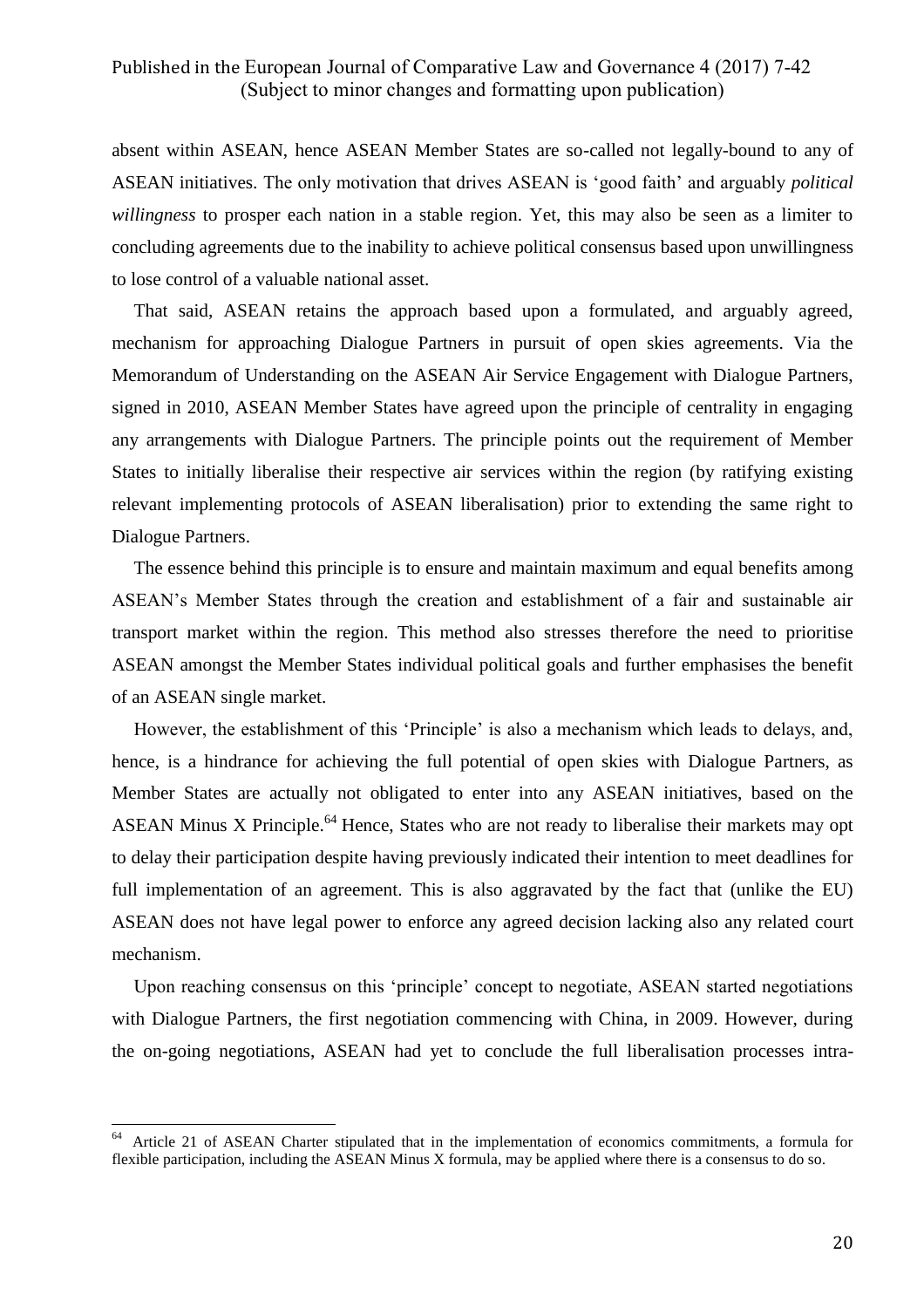ASEAN.<sup>65</sup> Hence, the first engagement with Dialogue Partners can best be described as premature. It may also be construed as a covert means to drive and push for a speedy conclusion of ASEAN intra-liberalisation agreements (ASEAN Multilateral Agreement of Air Services (MAAS)<sup>66</sup> and ASEAN Multilateral Agreement for Full Liberalisation of Air Services  $(MAFLPAS).<sup>67</sup>$ 

#### 5.2. *ASEAN-European Union*

The ASEAN-European Union (EU) dialogue relations were formalised in 1977 during 10th ASEAN Foreign Ministers Meeting<sup>68</sup> (AMM) which paved the way for formal cooperation and relationship between ASEAN and the European Economic Community (EEC). The relation was further strengthened via the signing of the ASEAN-EEC Cooperation Agreement in 1980.<sup>69</sup> The dialogue relations have since rapidly grown and expanded to cover a wide range of areas including political and security, economic and trade, social and cultural and development cooperation. The latter dialogue relations were steered by the 2007 Nuremberg Declaration on an EU-ASEAN Enhanced Partnership which sets out long-term vision and commitment of both sides to work together for common goals and objectives in the future, indicating the strong and cordial relations of both regions.<sup>70</sup> The EU has for some time been a major development partner of ASEAN and is the biggest donor to the ASEAN Secretariat.<sup>71</sup>

<sup>&</sup>lt;sup>65</sup> Among challenges faced by ASEAN in fully achieving the full benefit of existing liberalisation initiatives are the non-readiness of several Member States to ratify the implementing protocols and the ASEAN mechanism of less autocracy – wholly based on mutual consensus which provide for leeway to non-participation to agreed economic initiatives via ASEAN Minus X Principle.

<sup>&</sup>lt;sup>66</sup> MAAS provided for limited liberalisation which was capped at unlimited third, fourth and fifth Freedom Traffic Rights between ASEAN capital cities and points designated under ASEAN sub-regional groupings of BIMP-EAGA, CLMV and IMT-GT.

 $67$  MAFLPAS allows airlines of contracting parties to operate unlimited third, fourth and fifth Freedom Traffic Rights for all points in ASEAN. The Agreement also allows for multiple designations as well as a double disapproval regime for tariffs to be charged by airlines, support towards fair competition and no restriction on change of gauge. However, ownership and control is still bound by the substantial ownership and effective control regime. MAFLPAS and its two implementing protocols were signed in 2010 and were aimed to be fully implemented ASEAN-wide by December 2015 to support the ASEAN Economic Community 2015.

<sup>&</sup>lt;sup>68</sup> ASEAN, 'Joint Communique Of The Tenth ASEAN Ministerial Meeting Singapore, 5-8 July 1977'. Retrieved 28 September 2016 www.asean.org/?static\_post=joint-communique-of-the-tenth-asean-ministerial-meeting-singapore-5- 8-july-1977.

<sup>&</sup>lt;sup>69</sup> 7 March 1980.

<sup>&</sup>lt;sup>70</sup> Council of the European Union, The Nuremberg Declaration on an enhanced EU-ASEAN Partnership, 7588/07 (Presse 54), 15 March 2007.

 $71$  In the budget cycle 2014-2020, the EU will support the ASEAN integration and the Secretariat with EUR 170 million. This is more than double the amount under the previous cycle (approximately EUR 70 million, 2007-2013).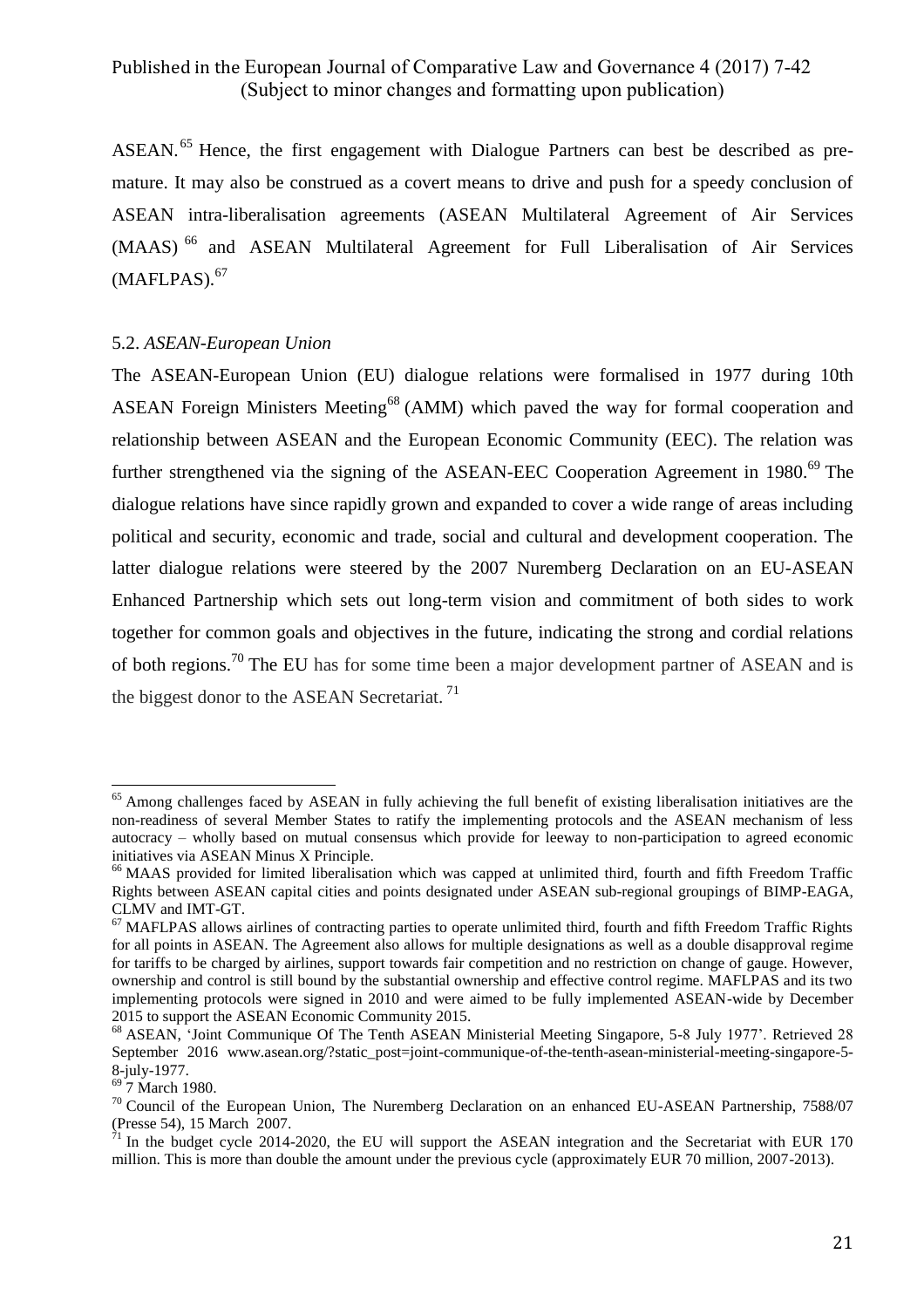#### *5.2.1. ASEAN-EU Air Transport Cooperation*

Air traffic between ASEAN and the EU has been growing steadily in recent years and nearly doubled over the last 15 years to reach more than 11 million passengers.<sup>72</sup> Both direct EU-ASEAN traffic, as well as indirect connections via third-country hub airports has seen development since the 2005 levels. This translates to a 7 percent growth for direct traffic with actual origin-todestination traffic (including both direct and indirect traffic) growing by more than 75 percent over this 10-year period.<sup>73</sup> (**Chart 2**: Development of the EU-ASEAN market 2005-2015)



**Chart 2: EU-ASEAN air transport market development 2005-2015**

In 2013, trade with the EU consisted of 9.8 percent of ASEAN's total trade with a value of 248,331.7 million USD and in the same year, tourist from EU made up to 8.8 percent of total tourists arriving into ASEAN. <sup>75</sup> From a European perspective, the combined ASEAN region represents the EU's 3rd largest trading partner outside of Europe.<sup>76</sup> With a combined population of

Source: Com(2015)598 Final <sup>74</sup>

 $\overline{a}$  $72$  European Commission DG Move, 'Fact Sheet – International Aviation: an opportunity for growth and jobs in the EU aviation sector', 7 December 2015.

<sup>&</sup>lt;sup>73</sup> Communication from the Commission to the European Parliament, the Council, the European Economic and Social Committee and the Committee of Regions (n 52).

 $74$  Ibid.

<sup>75</sup>ASEAN Secretariat, 'ASEAN Community in Figures Special Edition 2014: A Closer Look at Trade Performance and Dependency, and Investment', October 2014. Retrieved 28 September

www.asean.org/storage/images/ASEAN\_RTK\_2014/ACIF\_Special\_Edition\_2014.pdf.

<sup>76</sup> European Commission DG Move, 'Fact Sheet – International Aviation: an opportunity for growth and jobs in the EU aviation sector' (n 74).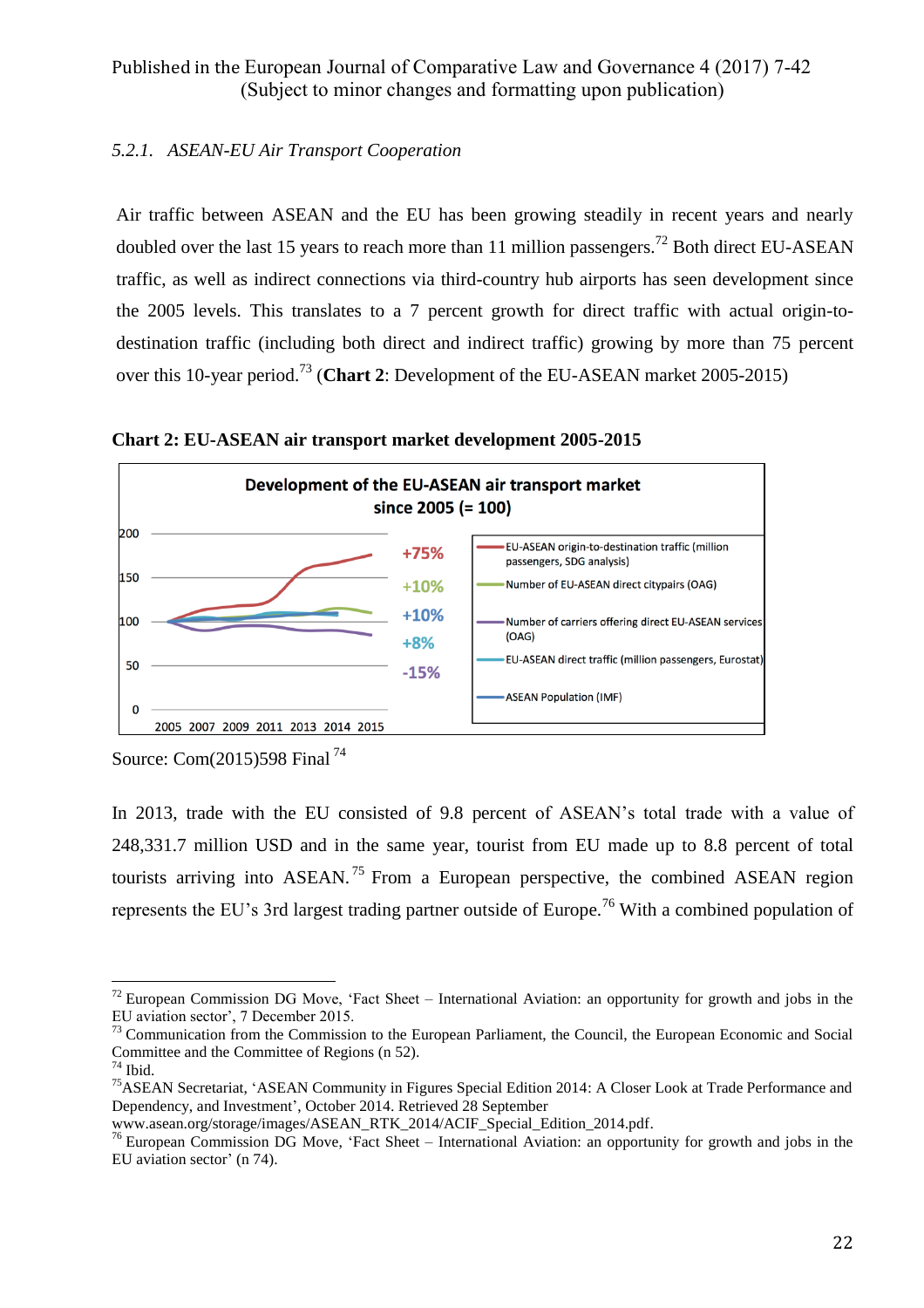1.1 billion, the ASEAN-EU air transport market is of increasing strategic importance to both sides.<sup>77</sup>

In 2009, ASEAN-EU embarked into their first aviation cooperation through the ASEAN Air Transport Integration Project (AATIP) which aimed to contribute towards sustainable ASEAN economic growth and integration of the ASEAN Economic Community (AEC) through the development of the civil air transport sector.<sup>78</sup> AATIP has significantly contributed to the planning and implementation of ASEAN Single Aviation Market (SAM) via rendering support to the development of harmonised frameworks in aviation safety, security, air traffic management, environmental protection, market liberalisation, application of competition laws and economic regulations within the ASEAN region. Hence, the EU and ASEAN have already demonstrated agreement in technical cooperation.

#### *5.2.1.1.1. ASEAN-EU Open Skies Arrangements*

Following AATIP, both sides recognised and stressed the significant potential for further cooperation in air transport industry. Hence, during the first ASEAN-EU Summit held in 2014, both sides expressed the needs to address a wider range of areas of mutual interest and challenges to both regions, which include the intra and inter-regional integration and market liberalisation and the prospects for further co-operation between the two regions. At the first EU-ASEAN Aviation Summit, held in Singapore on 11-12 February 2014, the EU and ASEAN discussed the possibility of negotiating a comprehensive air transport agreement. Two years later it was said that the ASEAN-EU pact talks were progressing well – with the intention to create a massive liberalised commercial aviation market between the two groups.<sup>79</sup>

The EU has actively supported ASEAN's endeavour to establish a single aviation market, including through the ASEAN Air Transport Integration Project.

#### *5.2.2. Analysis on the Possible Impacts of ASEAN-EU Open Skies Arrangements*

 $\overline{\phantom{a}}$  $77$  Ibid.

<sup>&</sup>lt;sup>78</sup> ASEAN Air Transport Integration Project (AATIP) –  $19<sup>th</sup>$  Air Transport Working Group (ATWG) Meeting Working Document, Kuala Lumpur, March 2009.

 $^{79}$  As reported in ATW Online, Singapore transport minister: ASEAN-EU air pact talks progressing, 14 February 2016. Retrieved 15 February 2016 http://atwonline.com/open-skies/singapore-transport-minister-asean-eu-air-pact-talksprogressing – commenting on the remarks of the Singapore transport Minister Khaw Boon Wan at the Singapore Airshow Aviation Leadership Summit (SAALS) in Singapore, 14-15 February, 2016.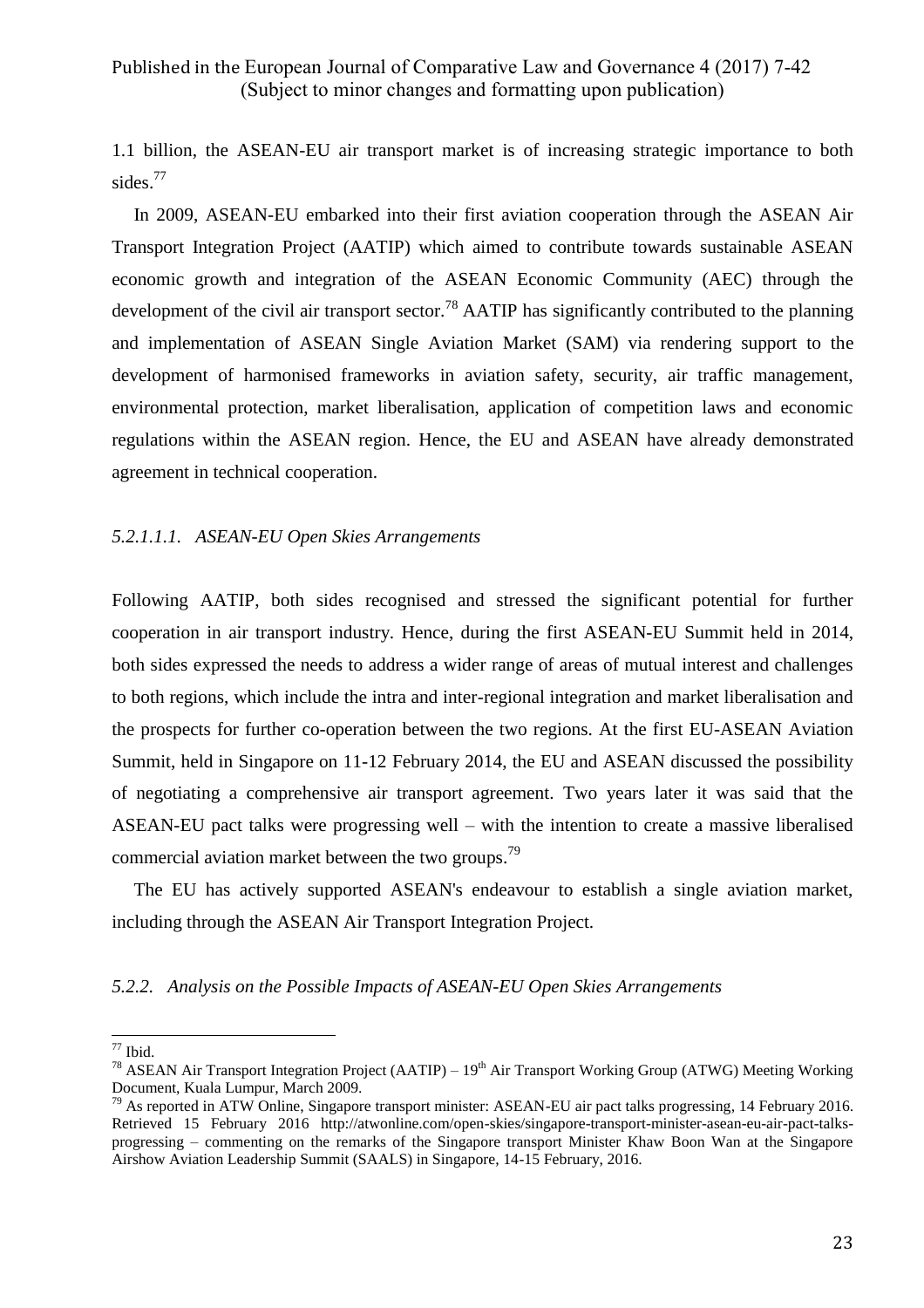In general, a liberal market between ASEAN and EU is envisaged to increase connectivity between the two regions. However, there is also possibility for the arrangement to be merely another *aeropolitical* move, which only attempts to achieve agreed rights. Moreover, the possibility for success is hampered by the fact that, whilst the EU has legal personality and has clarified the position in respect to the distribution of powers between the EU and all Member States (in the field of the regulation of international air services) ASEAN has a far weaker mechanism based upon a principle of *faith* and *political agreement* amongst its States. Furthermore such an open skies arrangement has arguably not yet been shown to actually be commercially viable. $80$  Hence, the benefits derived from ASEAN-EU open skies arrangements will therefore be dependent upon the following key criteria:

(i) Provision for fifth freedom rights;

- (ii) Possible provision for sixth to ninth freedom; and
- (iii) Ownership and control of designated airlines.

Market access for third and fourth freedom is not a major issue for carriers of either region. In actual fact, most of the ASEAN and EU major carriers are presently operating direct flights based upon the existing bilateral rights. Horizontal EU agreements have in fact only been concluded with three of the ASEAN nations (Table 2) namely, Singapore, Malaysia and Vietnam; and even, since the conclusion of these, in conformity with the 2002 EU open skies judgement and the EU policy, some EU Member States have actually embarked on further liberalising their 'own' market arrangements with individual ASEAN nations. For example somewhat questionably, the UK after the, Horizontal Agreement signed 22 March 2007, between the EU-Malaysia, entered into negotiations with Malaysia in order to seek more liberal arrangements between just these two countries.<sup>81</sup> This could be said to be a very dubious approach by the UK in terms of the CJEU findings which, its should be recalled, marked the start of an EU external aviation policy for all Member States and extended the exclusive competence of the EU in external aviation policy negotiations, meaning that an EU State could no longer act in isolation when negotiation international air service agreements. Whilst horizontal agreements have the objective to bring the

<sup>&</sup>lt;sup>80</sup> The ASEAN-China fifth freedom rights are under-utilised due to commercially non-viable factor. This is due to designation of secondary points as the fifth freedom rights with lesser market demand as opposed to primary cities. See CAPA Center for Aviation. 2014. 'ASEAN Single Aviation Market: Many Miles to Go'. March 20. Retrieved 28 September 2016 www.centreforaviation.com/analysis/aseans-single-aviation-market-many-miles-to-go-100831.

<sup>&</sup>lt;sup>81</sup> Memorandum of understanding between the aeronautical authorities of Malaysia and the United Kingdom of Great Britain and Northern Ireland. 18 November 2008, Putrajaya.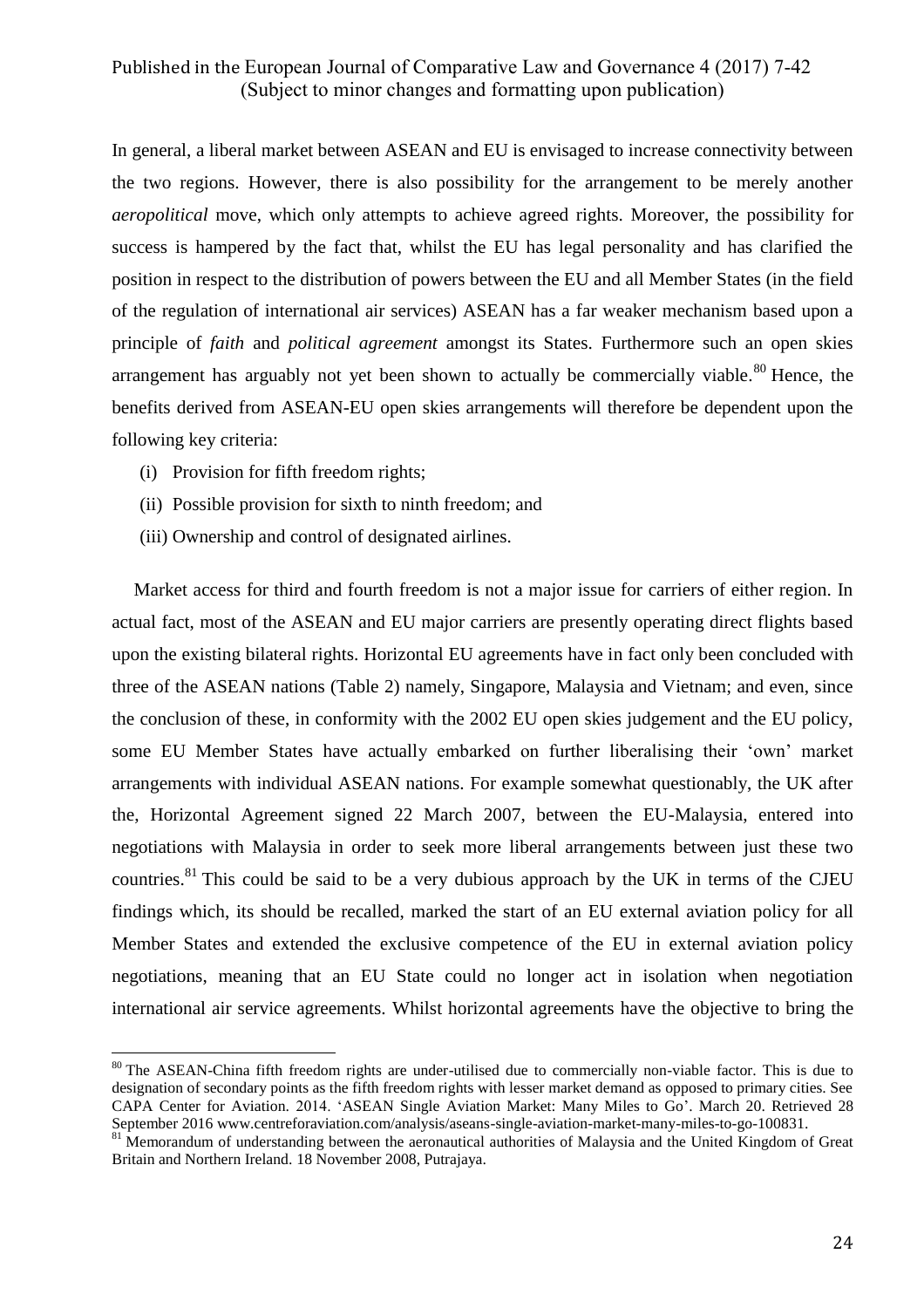bilateral agreements of all EU Member States with one specific third country into line with EU law which means that the Horizontal Agreement between the EU and Malaysia brings the bilateral agreements between Malaysia and the other EU Member States into line with EU law. That said, the Horizontal Agreements would not affect the volume of air traffic rights or any other provision of the respective bilateral agreements of EU Member States with a third country. But what this individual MoU actually means in essence is more favourable rights to the UK than to the other Member States, thus ultimately making very questionable the whole attempt at creating and establishing ASEAN-EU open skies, which may result in less favourable or disadvantageous conditions to the UK (in much the same way as was raised in the 2006 negotiations with the US).

Of course, the recent referendum vote in the UK (23 June 2016) and the potential decision to leave the European Union throws into doubt the overall position of the UK with regards to open skies agreements conducted as a Member of the EU. Only time will tell whether the UK finds itself renegotiating ultimately with ASEAN collectively, or renegotiating once more individually with its Members, and of course also the US What should be borne in mind, in this regard, is the fact that the UK was viewed very much as a key component in the negotiations between the EU and US in terms of more liberalised open skies and access to the European market. If the negotiations between the UK and EU were to result in changes to the agreement – this would no doubt be seen as a negative development in terms of liberalisation to air services and potentially would risk a Bermuda  $II^{82}$  (1977) bi-lateral style (or Bermuda two and a half - following some moderations in 1980) return, or likely a more liberalised updated bi-lateral Bermuda III type of agreement being developed. <sup>83</sup> The very decision of the UK to leave the EU is based upon (whatever the justification) ultimately of reclaiming its national sovereignty and hence control of state affairs – the irony arguably going against the 'ideal' concept earlier discussed, of traffic rights becoming more of an international property basis approach. It should also be recalled again with somewhat stoicism, that during particularly the second open skies discussions with the US, the UK (along with the consensus of the EU States) was supportive of advancing the principle of more foreign investment and controlling influence in 'national' airlines.

<sup>&</sup>lt;sup>82</sup> Agreement between the Government of the Kingdom of Great Britain and Northern Ireland and the Government of the United States of America Concerning Air Services, 28 UST 5367, TIAS No 8641, 23 July 1977 (Bermuda II).

 $83$  It is not the intention of this paper to delve into possible scenarios re the UK in isolation but to currently recognise the UK as still being a Member of the EU.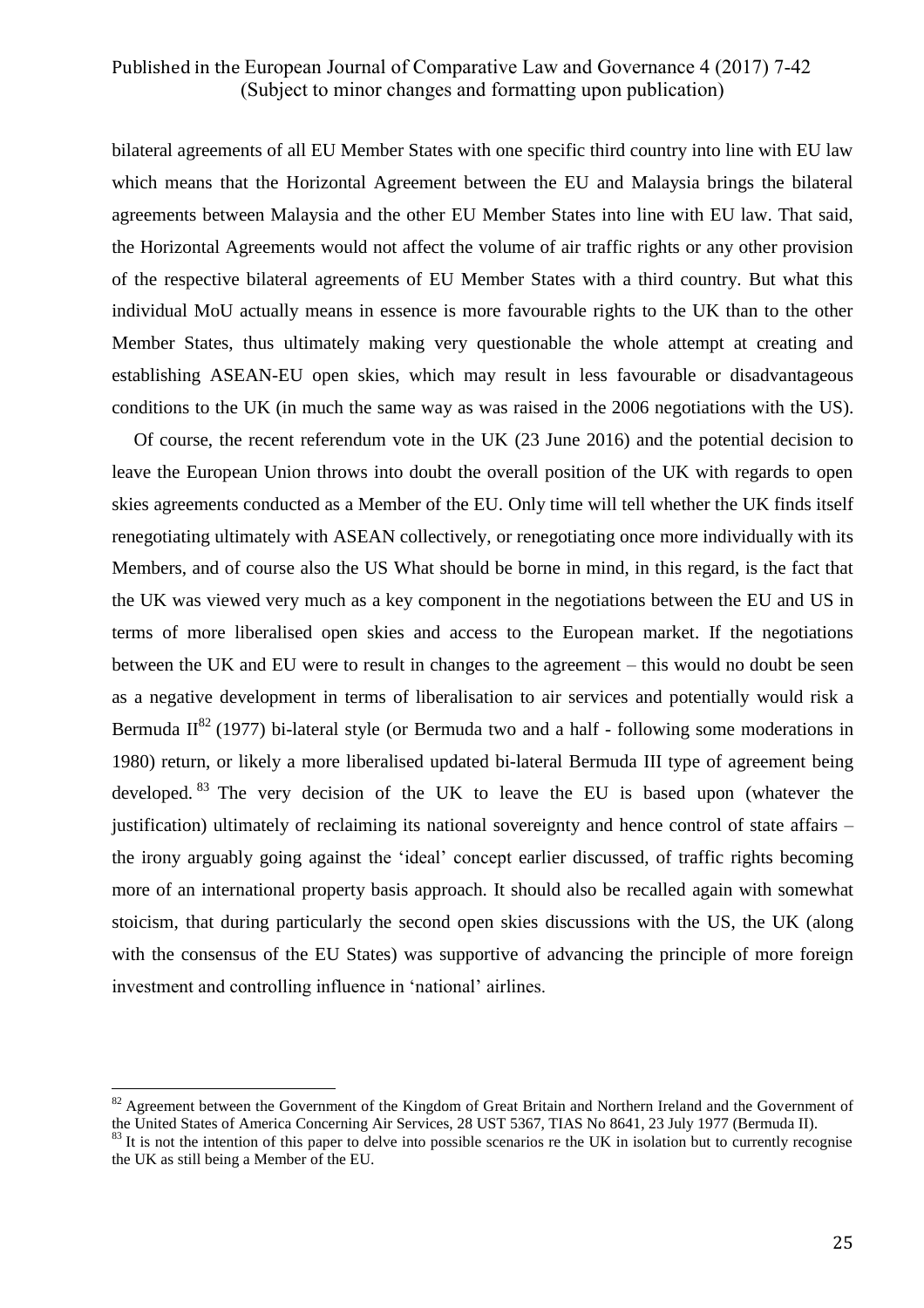From the ASEAN perspective, some of the ASEAN service providers rather than expanding services have also in fact been retrenching.<sup>84</sup> One of the possible explanations of this scenario is however, that operations between ASEAN and EU involves long direct flights (more than 10 hours) which often resulted in low yield due to high operating cost. At the same time, airlines are forced to charge a high tariff rate in an attempt to maintain profitable or even a break-even yield, which subsequently translates to a risk to load factor performance. As a result, presently, only a handful of carriers, majority of which are the legacy airlines, operate direct services between both regions. This low connectivity has indirectly facilitated the aggressive penetration of Middle East carriers in the ASEAN-EU market, which connects via their strategically located hubs in between ASEAN and EU. Turkey therefore also remains strategically positioned to capitalise on this market due to its geographical location. The Gulf carriers have also a low tariff advantage, competitive inflight services and products as well as moderate flying hours in connecting ASEAN and EU via their hubs, and as such they are fast taking the market share for the ASEAN-EU segments. Therefore, third and fourth freedom rights alone may not be sufficient to address these issue.

Unlimited fifth freedom and sixth freedom rights may provide commercial flexibility for airlines of both sides to liberally strategise their commercial operations and subsequently react towards the emergence of Middle East carriers in their existing market. The possible fifth freedom intermediate points would therefore be points located within the Middle East and South Asia areas. As for fifth freedom beyond, ASEAN carriers maybe able to find points within the EU and ultimately points within the US as commercially viable locations; and also for the EU's - points within ASEAN may ultimately be strategically advantageous for development within the Chinese, Japanese and Hong Kong markets. Open skies between ASEAN and the EU would therefore provide room for expansion for the EU carriers, within one of the emerging air transport market, particularly in connecting primary cities within ASEAN and beyond, such as Bangkok-Kuala Lumpur, Singapore-Denpasar and Dubai-Manila. As for ASEAN carriers, expansion within the EU and beyond, via fifth freedom rights, will be commercially ideal, primarily in carrying traffic from outside of the EU, even though they may face fierce competition from the EU and particularly from third party existing carriers. For example if the EU-ASEAN open skies were to be developed, this would no doubt also have an impact on the EU-US market and the open skies agreements in North America. Notwithstanding that, the establishment of connectivity to and between secondary

 $\overline{\phantom{a}}$ 

 $84$  One of ASEAN major carrier – MAS, has withdrawn its services into Paris and Frankfurt as part of its turnaround plan. AirAsia X withdrew their services to London in 2012.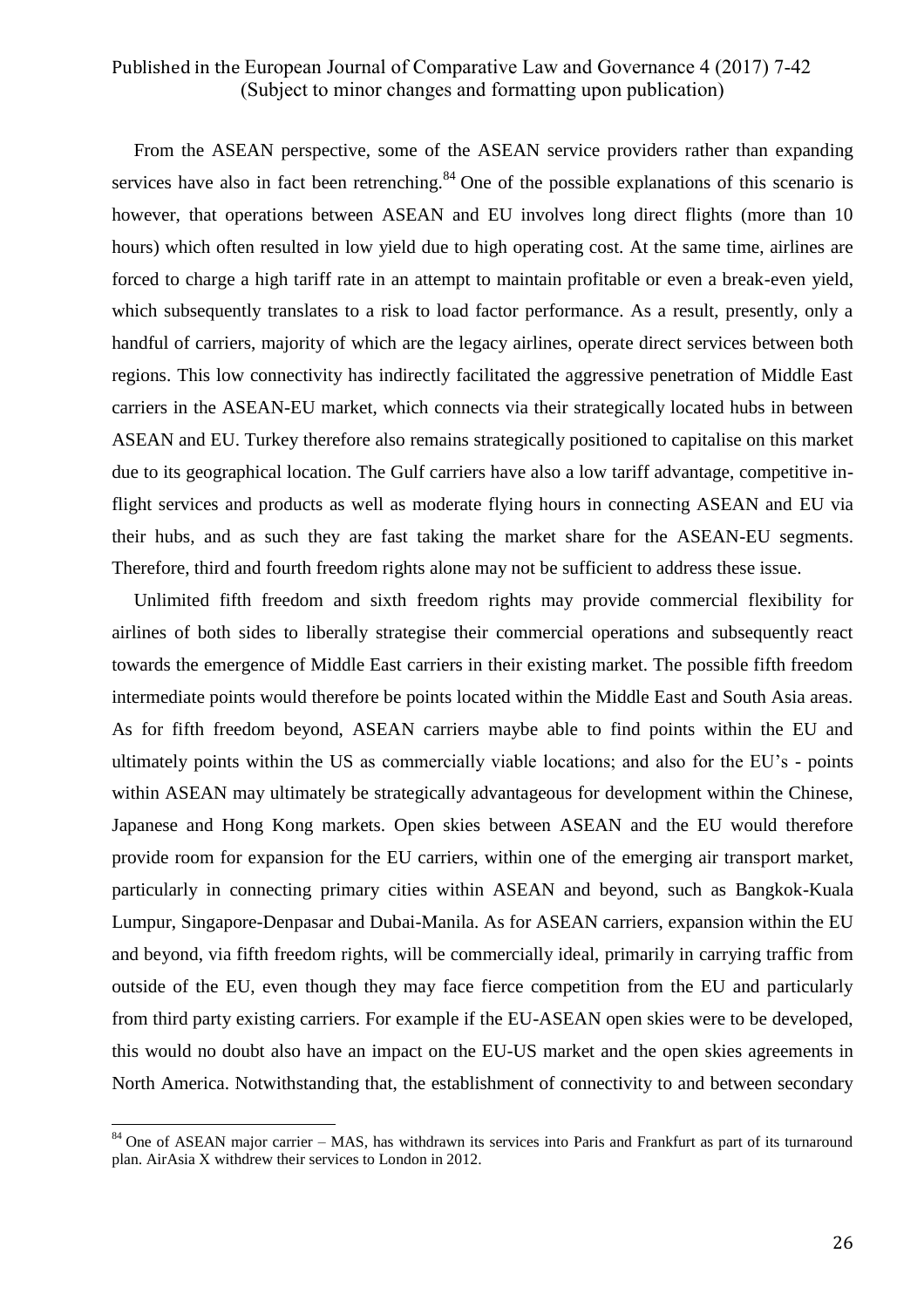cities of both regions, such as London-Kota Bharu or Lyons-Zambonga, just may be prove to be unlikely, due to insufficient demand.

On top of traffic rights issues, ownership and control is another important aspect, which will need to be delicately addressed. That said, this seems someway off given the reluctance of the ASEAN Members to advance this matter amongst the ten ASEAN States. In reality ASEAN is far from established intra-the ASEAN region and the logical first development would no doubt be the creation of an ASEAN carrier. The possible opening market access of permitting carriers which has a principle place of business in any of the ASEAN or EU Member States to operate within the agreed liberalised market will provide a competitive market which envisages benefits to the end users – the customer. Yet, experience has shown, that even amongst so-called close nations, for example, the US and EU, the consumer is often forgotten in the equation at the expense of protecting the national asset – airlines still perceived to be owned by the government. Advancing trade may be the stated objective but retaining control and competitive advantage remains the utmost concern. However, such a liberalised provision would also stimulate possible mergers and acquisition especially advantageous to smaller airlines. This would lead to the creation of domestic/regional feeders to the main carrier, particularly in large domestic market such as Indonesia, Malaysia and Thailand. However, the challenge remains the acceptance by ASEAN individual States and the EU collectively in accepting this concept, a concept after all that has yet to be realised in the more advanced agreements of the US-EU, EU-Canada. In essence, whilst the advantages may be seen, the barriers to achieving this cloud the vision. ASEAN Members States in particular still have a strong attachment to sentiments of nationalism resulting in ever-stronger protectionism for their nations, sometimes at the expense of development, and with some irony their own nation. This can be evidenced by the fact that even ASEAN members will still not permit mergers and acquisition between the ASEAN carriers yet, despite several initiatives made under the ASEAN Framework Agreement on Services (AFAS).<sup>85</sup>

It is another factor that the participation of third party carriers, as marketing carriers on any routes under this ASEAN-EU open sky, may dilute the original intended impact of providing mutual benefits to both ASEAN and EU carriers. However, conversely, it could also be concluded that, as most airlines of both regions are members of several alliances, this reasoning maybe

<sup>&</sup>lt;sup>85</sup> AFAS is closely based on GATS approaches and is referred to as the GATS-plus principle. Air transport ancillary services have been identified as one of the 11 main sectors in the region to be liberalised under AFAS. See ASEAN. 2009. 'ASEAN Integration in Services'. Retrieved 28 September 2016 www.asean.org/storage/2015/12/AFAS-Publication-(2009.08).pdf.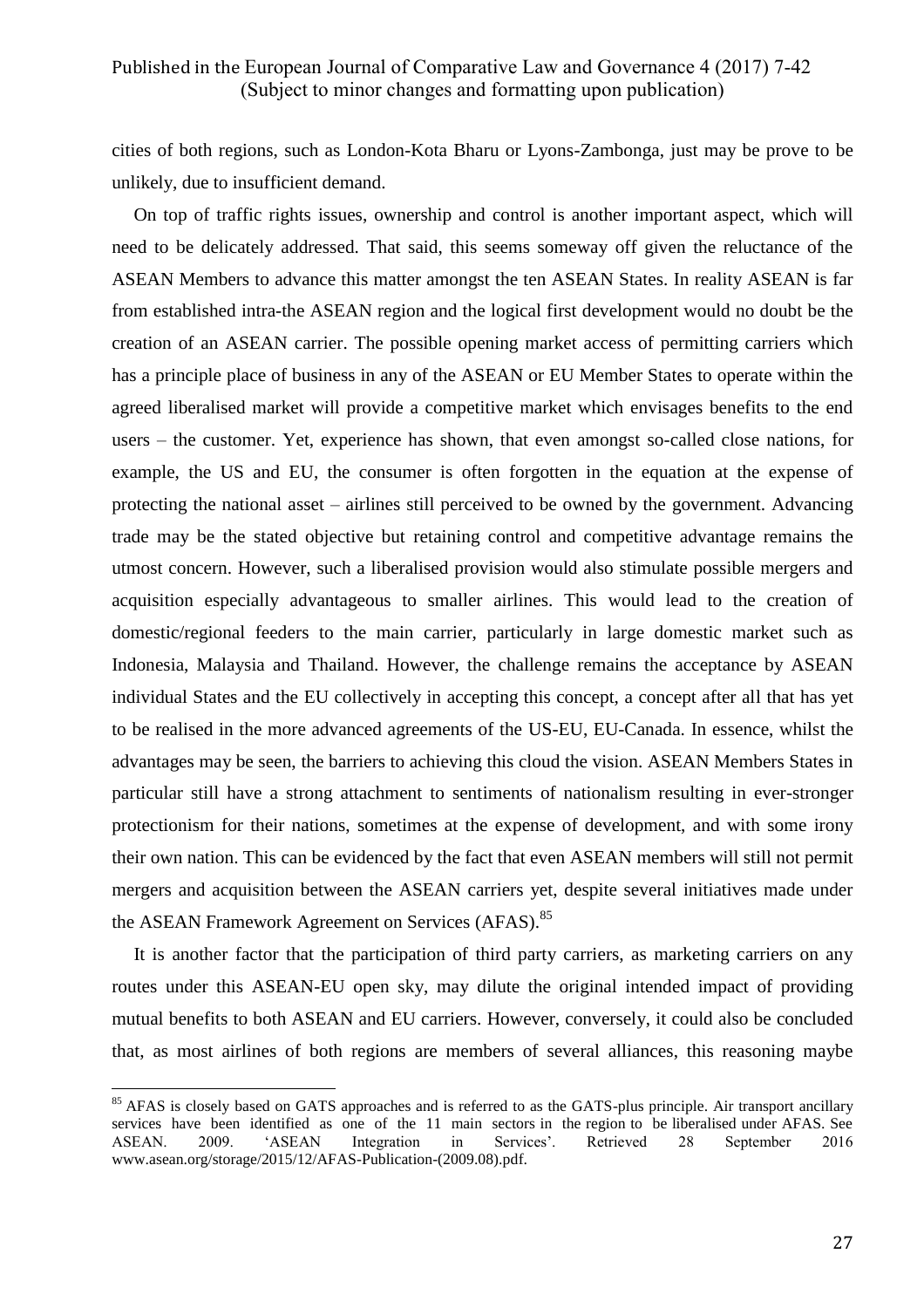negated, as it might award commercial advantage to the operating carriers, especially those airlines with limited financial capacity and/or that have other smaller airline responsibility.

In essence, given the obvious impediments, the development of an ASEAN-EU agreement for open skies seems some way off. ASEAN States in particular need to resolve existing pending internal matters, and, ASEAN needs to first fully liberalise its market internally. <sup>86</sup> Presently, Indonesia and Lao PDR have yet to ratify the MAFLPAS, hence there is only partial market access within the region. This is an important aspect, particularly given that Indonesia contributes to nearly half of the total ASEAN market, based on total airports and population. The disparity of ASEAN nations therefore remains an issue. For example, when Singapore is contrasted with Indonesia, it becomes notable that demographically there are marked differences, both in terms of prosperity and particularly the expanse of their respective networks. Singapore only has one airport and hence has little concerns in relation to expanding market access internally. The failure in first achieving intra-ASEAN solutions will result in a similar network imbalance in relation to the rights obtained from China. <sup>87</sup> This will ultimately disadvantage ASEAN carriers. Unlike the EU, ASEAN's lack of centralised executive and legislative authority has resulted in ASEAN Member States not needing to (i) commit; and, therefore, (ii) being penalised for this lack of adherence to 'agreed' objectives. Despite having the mechanism of engaging Dialogue Partner in place, the rationale behind this approach does not serve as a sufficient assurance for ASEAN to fully participate as (i) as collective body (ii) to translate the vision through to end results.

Additional, ASEAN would also need to ensure that 'all' ASEAN carriers were ready to comply with all EU's safety, security and environmental standards. Harmonisation of ASEAN's own safety and security standards, immigration procedures and other related bureaucratic processes, will be crucial, firstly, to achieve. Such practices will however be paramount to realise and a crucial stage in ultimately ensuring a competitive and accessible environment for carriers of both regions. No doubt ASEAN also would need to increase the level of awareness of regional business and local community requirements so as maximise the potentially of this regional development (ASEAN-EU relationship). And conversely, alongside this, issues of high tax rates imposed by the EU may also be an additional challenge for ASEAN carriers.

 $\overline{\phantom{a}}$ 

<sup>86</sup> Fox and Ismail, '*ASEAN Open Skies* – Aviation Development in 2015*: Blue or cloudy skies?'* (n 56).

<sup>87</sup> CAPA Center for Aviation, 'ASEAN Single Aviation Market: Many Miles to Go' (n 82).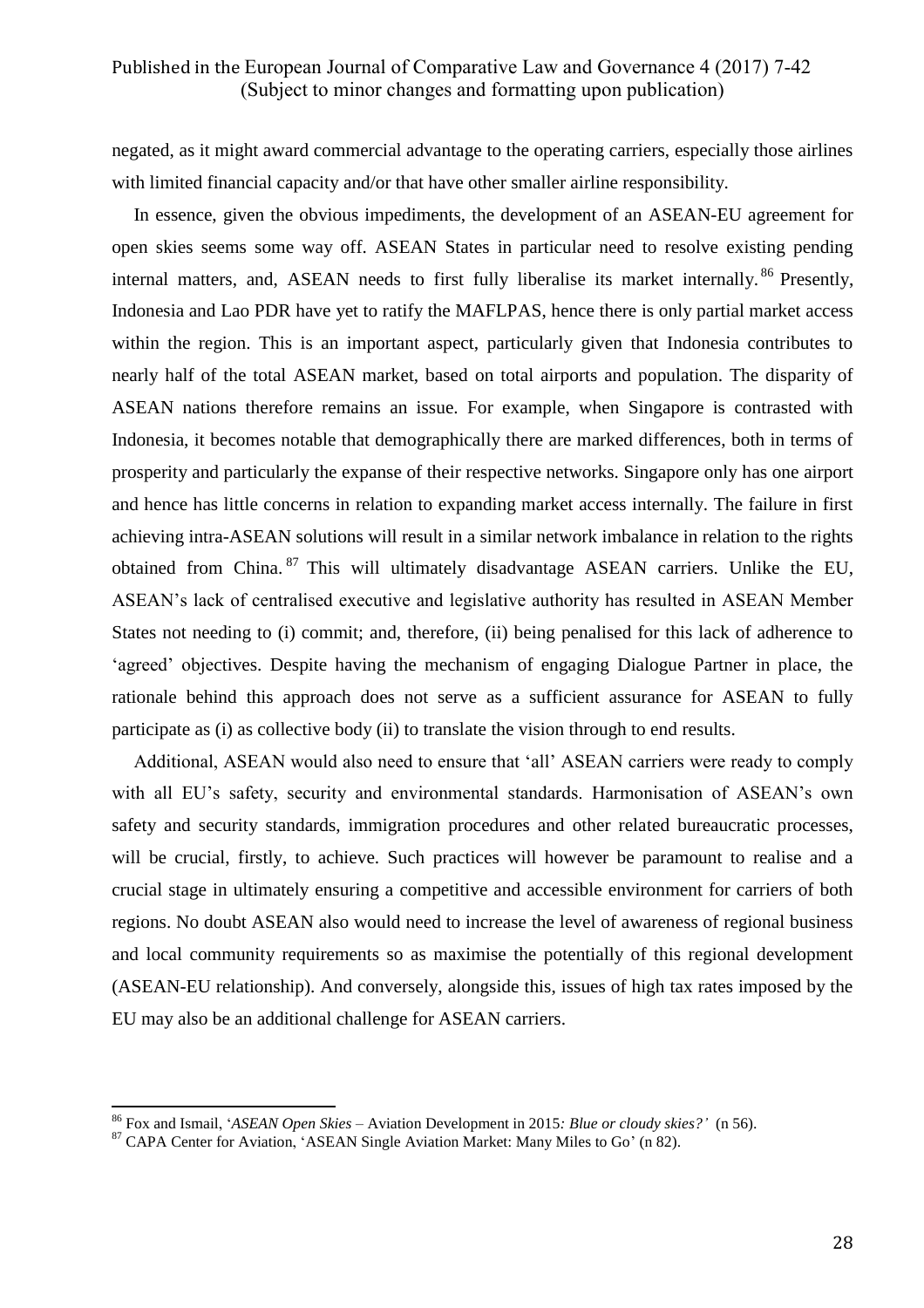That said, EU carriers would also have to potentially face competition from the lower tariff ASEAN carriers, afforded through generally low labour and other operating cost. The non-standard immigration procedures among ASEAN Member States, as it currently stands, would also impose additional challenges to EU carriers. However, the EU carriers have the advantage of high demand from the ASEAN nations due to increasing tourism and other business development.<sup>88</sup>

From an EU perspective, there also remains the aspect of ensuring equality amongst all the EU Member States; so as to fully comply with the 2002 CJEU Court judgement. For example, the fact remains that not all Horizontal Agreements exist between the EU and all ASEAN States and there is also the added aspect of EU Member States still acting in isolation after the very existence of Horizontal Agreements (as occurred between the UK and Malaysia), which is arguably not in the spirit of an EU liberalised environment, where equal opportunity and market access is shared openly amongst all Member States.

However, the incentive remains that if ASEAN and the EU are able to reach a consensus on the existing unconventional Air Transport Agreements and develop a more liberalised approach through open skies that leads to the opening up of, and expansion of mutual traffic rights, together with allowing foreign investment into regional air carriers (should ASEAN recognise this prior to an EU-ASEAN agreement) - then the potential is that both regions would benefit from increased connectivity, plus regaining lost traffic from the Middle-East (Gulf) carriers. That said, there is also the risk that if realised, without the US achieving a US-ASEAN agreement, or developing the US-EU agreement to include such liberalisation as investment opportunities above the current threshold and further expansion of traffic-rights (leading to an Open Aviation Area), then an ASEAN-EU Open Skies Agreement would no doubt negatively impact on this favoured relationship.

#### *5.3. ASEAN-US*

 $\overline{a}$ 

In terms of their approaches with differing foreign States, ASEAN States are unique. ASEAN Member States individually imposed strict bilateral regulations with regional neighbours in an attempt to limit market access by foreign carriers as part of a protectionism approach. However,

<sup>&</sup>lt;sup>88</sup> Bangkok and Bali are world's top tourist destinations in the region and Singapore is the financial capital in the Asia region. See Forbes 2015. 'Forbes' World Top 10 Most Visited Cities'. 3 June. Retrieved 14 February 2016 www.cntraveler.com/galleries/2015-06-03/the-10-most-visited-cities-of-2015-london-bangkok-new-york/1.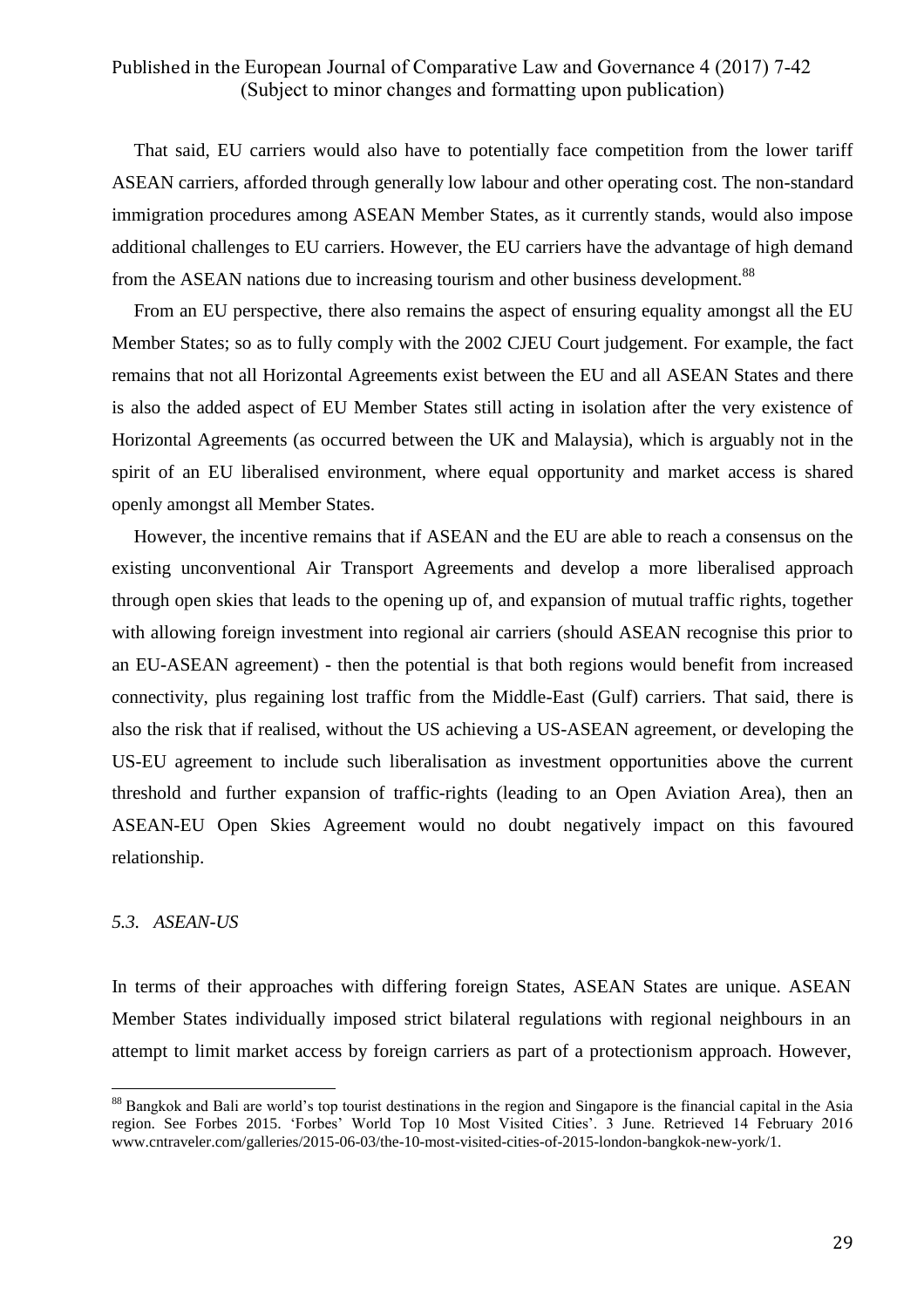the approach is completely opposite with States that are geographically located far away from ASEAN. The rationale behind this approach is to encourage connectivity between both States. A classic example is the bilateral relationship between ASEAN Member States and the US.

In general, most ASEAN Member States enjoy a liberal market access with the US; Malaysia, for example, granted seventh freedom rights to the US carriers. However, it is noted that compared regionally these rights are not equally exchanged. Hence, a multilateral approach between ASEAN and US would be an advantageous move which serves as a means to address the disparity within the existing scenarios. In such an instance both collective parties would also be able to extend talks so as to address the ownership issues.

In 2015 the US proposed a Senior Transport Official-level dialogue on transportation policy issues with ASEAN, initially focusing on aviation issues.<sup>89</sup> In this regards, ASEAN has expressed support to the initiative as a means to enter into dialogue which would serve as an opportunity to expand and strengthen the ASEAN-US high-level engagement on important aviation issues. It would have to be observed, that prior to doing so, it would be wise for ASEAN to compare the existing US-EU open skies arrangements. And, hence, much is also able to be learnt from the issues that arose during both extensive periods of negotiations before the first and second stage agreements were concluded. However, ASEAN would also need to address any pertinent intra-ASEAN issues prior to embarking into discussion with the US, much in the same way as it would in respect to an ASEAN-EU agreement, for the fact remains that ASEAN still has to iron out aspects in terms of the ASEAN liberal internal market – which still stumbles in terms of extending full cabotage and considering 100percent investment in carriers within another Member State. ASEAN still remains some considerable way off from the EU Open Aviation Area (OAA), fully liberalised scenario.

Commercially, the ASEAN-US open skies would not contribute to a significant increase in connectivity. Direct services was still currently impossible due to geographical and technology constraints. Hence, the benefit would be on rights beyond fourth freedom especially fifth, seventh, eighth and ninth freedom. ASEAN may have no issue in granting these rights, but the challenge will be in getting this access into the US. It should be recalled that the EU-US Open Skies

 $\overline{\phantom{a}}$ 

<sup>&</sup>lt;sup>89</sup> 27th ASEAN Summit, 'Plan of Action to Implement the ASEAN-US Strategic Partnership'. Kuala Lumpur, 2015. Retrieved 10 February 2016 www.asean.org/wp-content/uploads/images/2015/November/27thsummit/statement/ASEAN-US%20POA%202016-2020\_Adopted.pdf.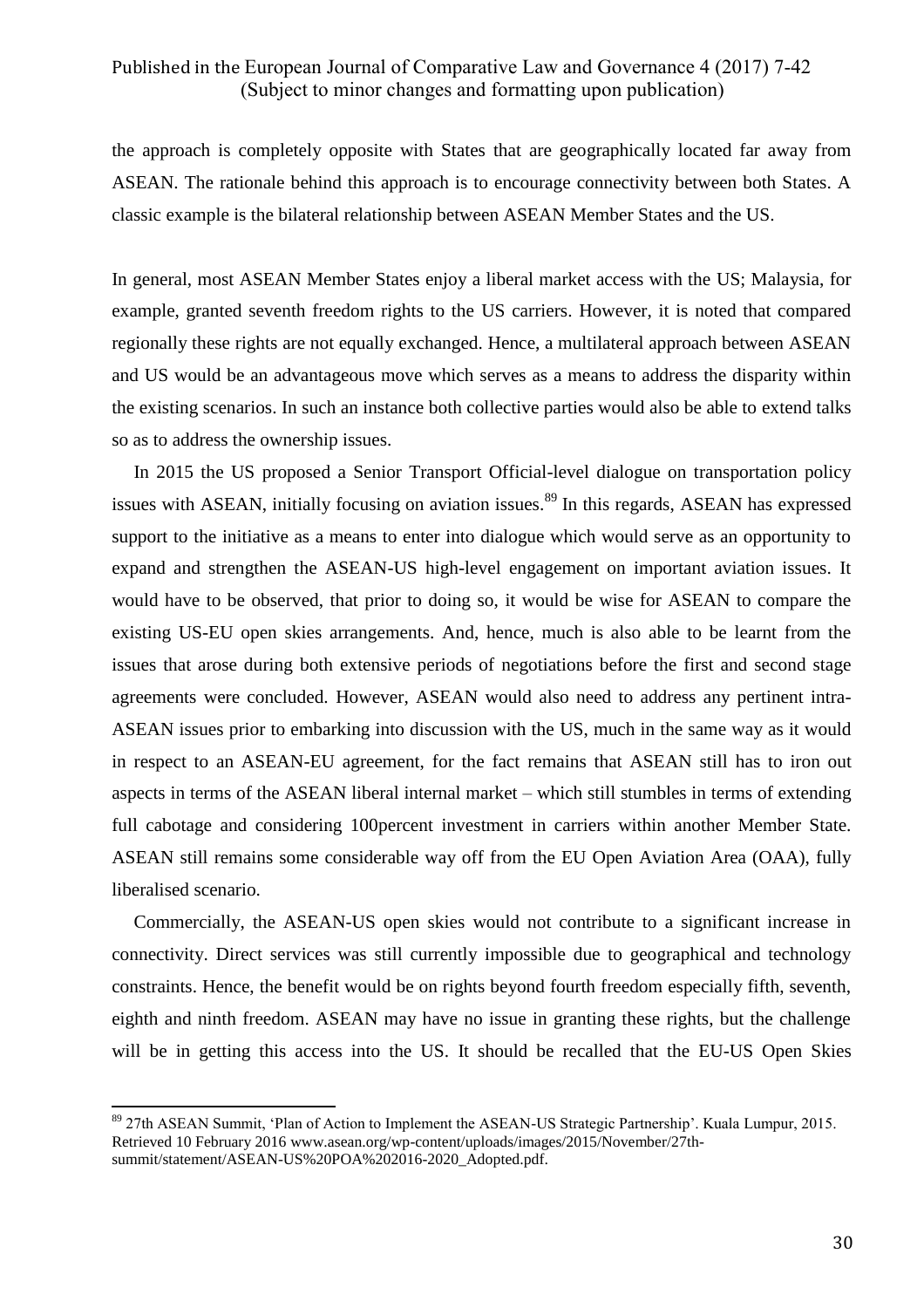Agreement also lacked the ability to invest so as to provide a majority ownership in each others airlines. It also did not liberalise to the same level as had initially been envisaged in terms of access rights and full cabotage. Both of these had clearly been the aspiration of the EU during the talks.<sup>90</sup> Like access, ownership remains a contentious issue that will need to be addressed if the possibility for open skies arrangements between ASEAN and US is to be realised. From an ASEAN perspective, since most of the ASEAN Member States will enter into the Trans-Pacific Partnership, ASEAN may be willing to relax its ownership limitation with the US but the issue remains as to the U.S's willingness to reciprocate and concede a further percentage, let alone to allow majority ownership. Given the current reluctance of the US to advance this with the EU, this seems somewhat an unlikely achievement.

#### **6 Conclusion**

In truth, in would be fair to conclude that open skies serve as a 'quasi-deregulatory doctrine;' a concept to liberalise, to varying degrees, the restrictiveness of the original restrictive bilateral model. Yet, the situation is such that bilaterals are still a majority part of the international trading environment for air services. And in reality, inconsistencies remain across the globe, whether due to bilateral agreements or the more advanced (plurilateral) open skies natured agreements. The requirement within bilateral aviation agreements was that all commercial flights begin and end in the carrier's home territory; however attempts to liberalise access particularly beyond the fourth freedom, especially fifth, seventh, eighth and ninth freedom, remains still a challenge, even within so-called *open skies* agreements. Coupled with this, the further impediment remains in respect to restructuring the industry and airlines due to an archaic legacy, which restricts (in most cases) the majority share ownership to citizenship of that home country. Hence, most bilateral air services agreements require that, for an airline to conduct services between the territories of the two contracting States, it must be owned and controlled by citizens of the originating State. So despite the name attributed to the newer type of agreement which has as the purpose – to open skies, the reality is such that extensive limitations remain, even within open skies agreements which are perceived to be of a more advanced nature (US-EU, EU-Canada). In essence, the reasons for this remains the lack of government 'willing' or 'readiness' to commit to creating a more liberalised

 $90$  See discussions within Section 4: US-EU (open skies).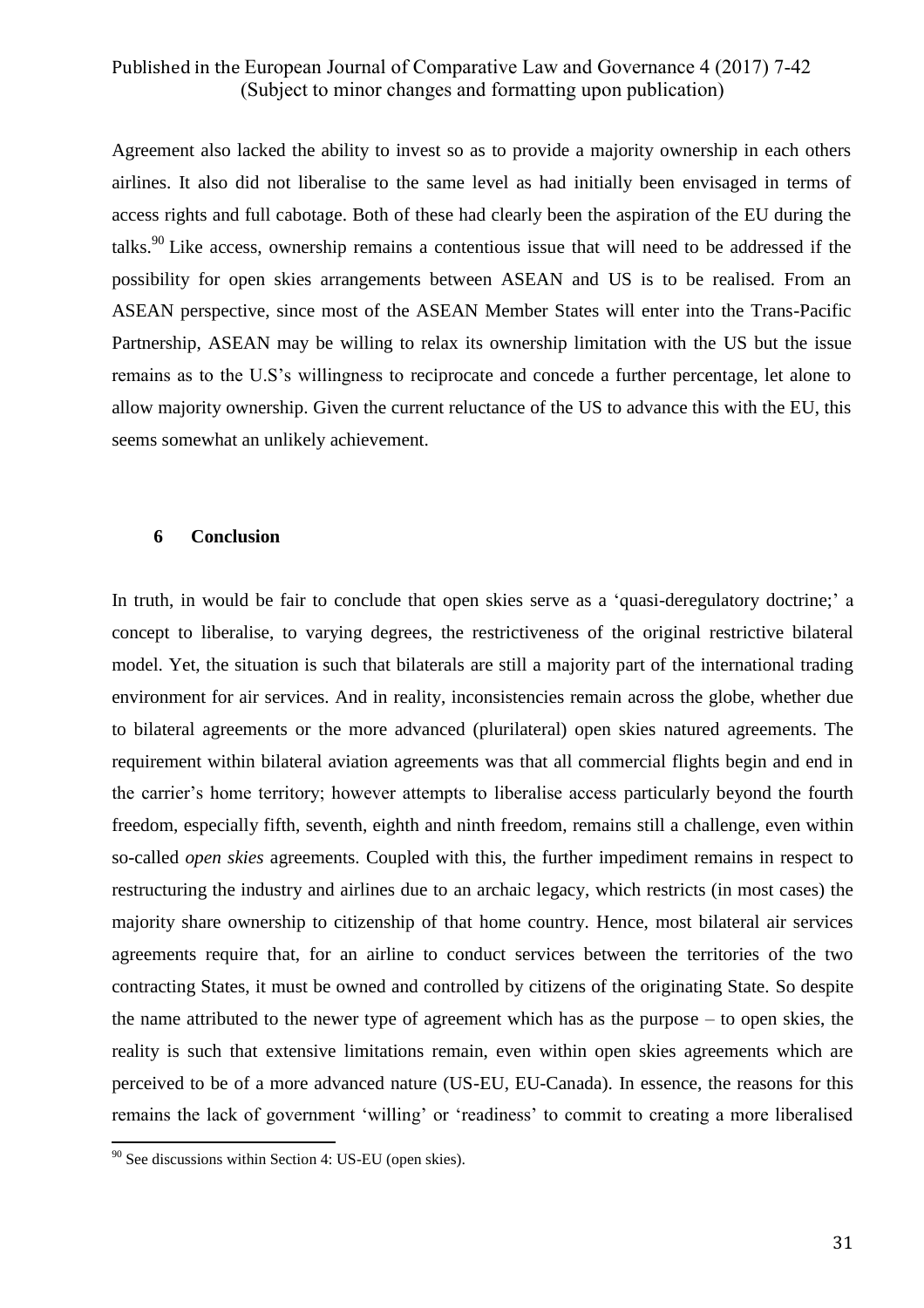and fully open regime.

The referendum vote and subsequent decision by the UK to leave the EU shows just how fragile bloc agreements can inevitably be. When one Member decides to leave or renegotiate the terms and conditions of its Membership it could inevitably call into question the relationship of existing open skies agreements. Certainly, the formulation and framework of the EU would lead to such a concern being raised; however, one possible solution in this respect would be to allow the UK to participate much as it has done to date in open skies, but under the principle of the ASEAN spirit, which embraces the differences of each Member States or participant party.

The reins may have been slackened but debatably not to the extent that aviation has become democratised. Whilst the purpose of the open skies agreements remains to eliminate governmental interference regarding international route rights, the number of designated airlines, capacity, frequencies, and types of aircraft that are to be operated on specific routes, there still remains a complicated labyrinth of contracts, subject to variation and importantly, still subject to arguably, government restrictions.

Whilst the EU supranational system has gradually lead to multilateralism and an open aviation space for equal and fair competition within the EU internal environment – similar to that of the US intra-federal system, the EU and US have not achieved the same anticipated conclusion in their own (joint) negotiations for open skies. The Stage II agreement remains some distance yet from achieving a more desirable (transatlantic) open aviation area. Therefore, whilst this could be achieved, the true pursuit of democratised aviation is inherently hampered by the old nemeses of sovereign control and protectionism. As in the same way as the military counterpart of open skies, civil aviation advancement remains limited due a 'distrust' element and, hence, openness remains equally subject to imposed borders which intrinsically create a competitive (trade) advantage to those which normally wish such boundaries to remain. As for ASEAN's negotiations with both the EU and US, there remains an obvious stumbling block to the advancement of inter-community development under the ASEAN open skies banner – most noticeably the failure/advancement in their intra-community negotiations.

Although the research has been limited to three primary areas, Europe the US and South East Asia (specifically the ASEAN countries) and whilst it is also recognised that there are other major players in international aviation services, one primary observations has been that should ASEAN and the EU conclude a more liberalised agreement across the current 28 EU States and the 10 ASEAN nations then there would be likely repercussions to the US-EU agreement. Hence, an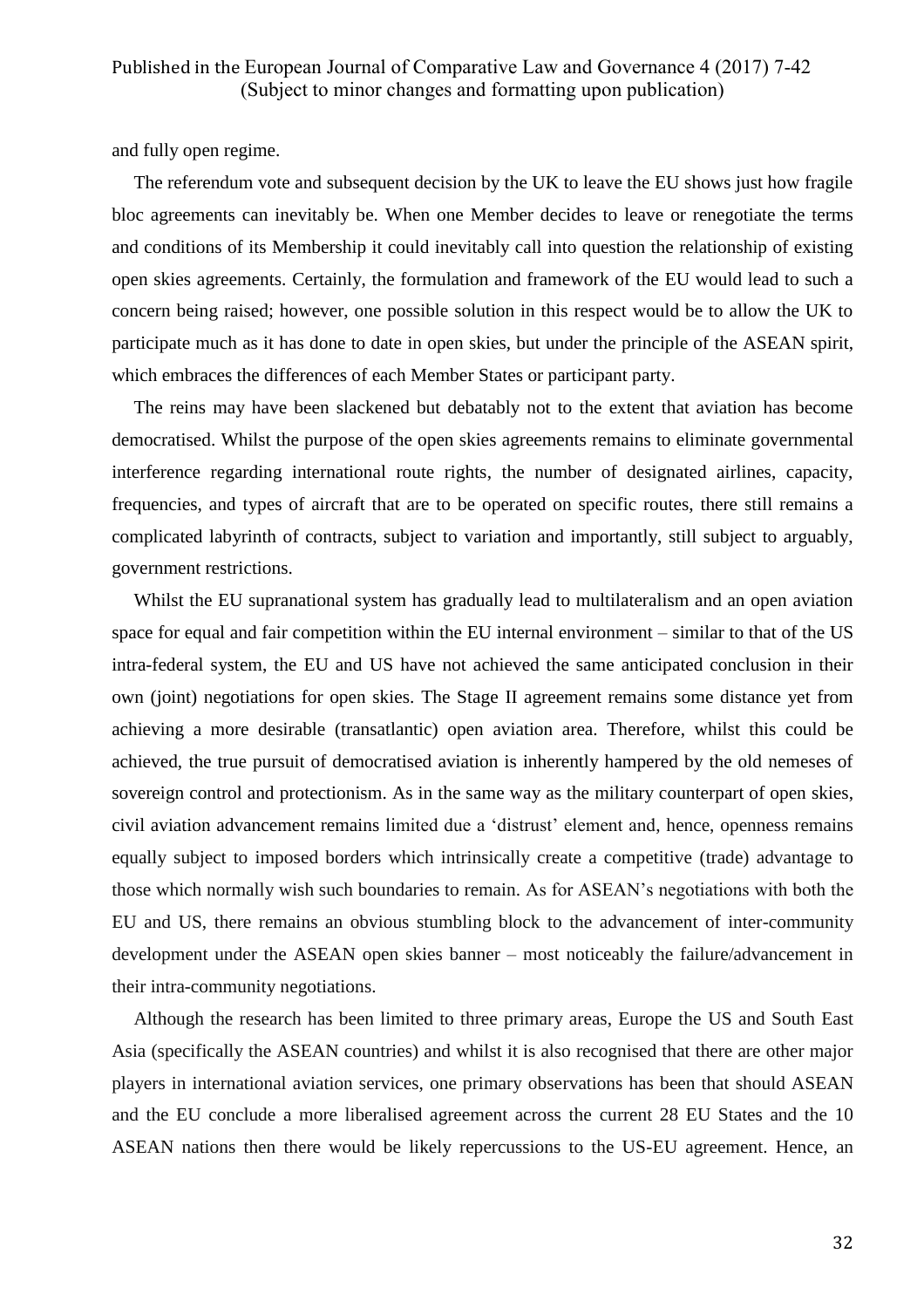ASEAN-EU agreement could actually serve as an incentive for further liberalisation across the transatlantic and to this 'special' partnership, particularly perhaps in terms of foreign investment. Hence again we see the use of *aeropolitics*. In essence, it would have to be concluded that whilst there remains no one firm definition or content for an open skies agreement or even bilateral agreement across the globe, developments in one region involving a major group of nations, would inevitably lead to further changes and counter-active approaches – which invariably would be applied as a means to protect 'regional' (joined) nations. Open skies remain only as liberalised as is competitively advantageous to that country or regional nation.

*\*\*\**

**Appendix**

#### **'Freedoms of the Air' - explained**

The first five Freedoms of the Air were annexed to the Chicago Convention, in the form of two Agreements – and hence, did not form part of the main Convention on International Civil Aviation (Convention on International Civil Aviation, opened for signature 7 December 1944. Chicago. 61 Stat. 1180, 15 UNTS 295 - entered into force 7 April 1947)

#### *The International Air Services Transit Agreement*

The International Air Services Transit Agreement refers to two freedoms, which are deemed to be of a basic/technical nature, namely:

First Freedom of the Air: the right/privilege, granted by one state to another state, to fly across its territory without landing;

Second Freedom of the Air: the right/privilege to land for non-traffic purposes.

Due to the nature of these  $1<sup>st</sup>$  and  $2<sup>nd</sup>$  Freedoms, most States at the 1944 Chicago Conference were content to endorse these privileges. These are replicated in the second of the Agreements, which sees the introduction of three further privileges of a commercial nature.